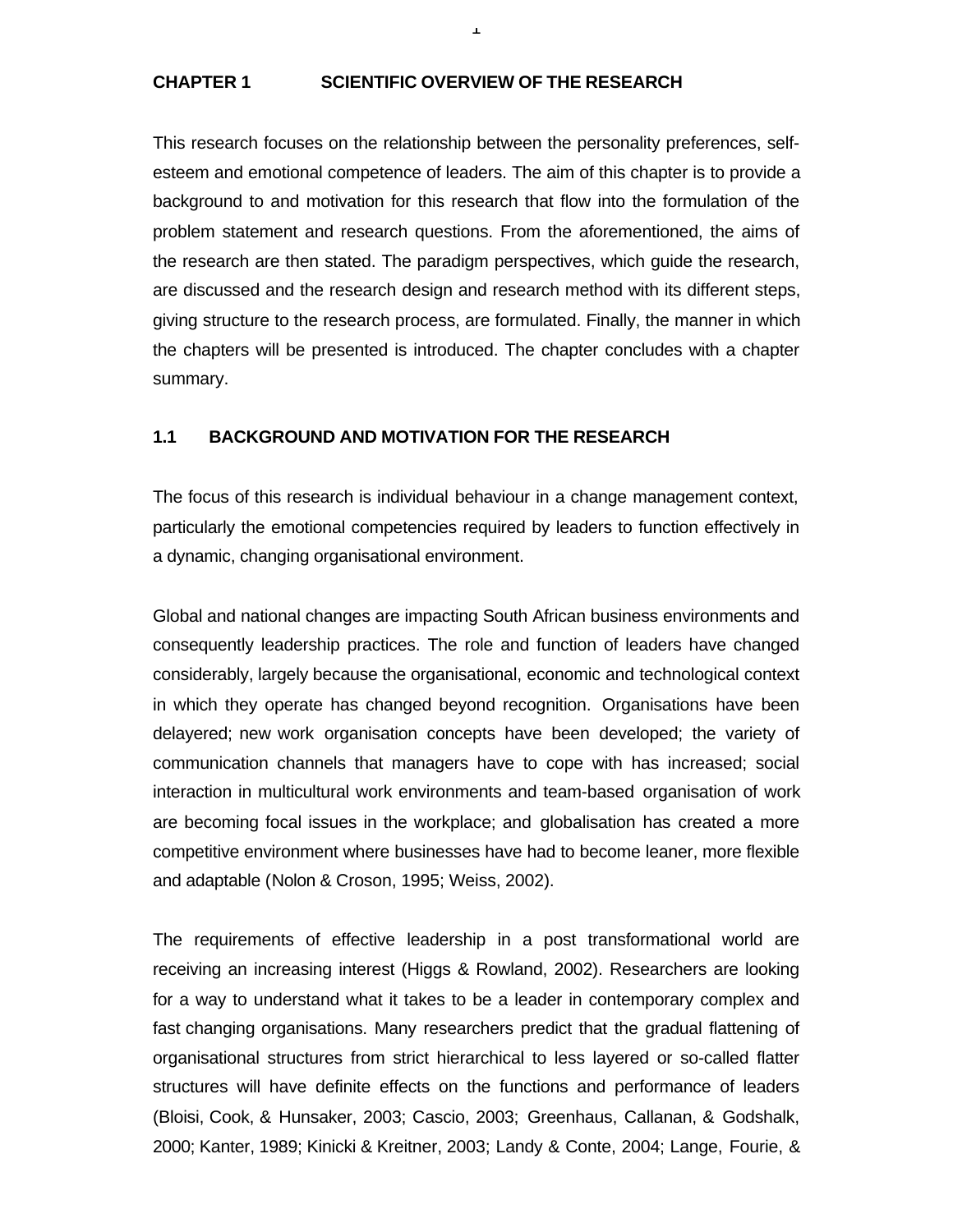Van Vuuren, 2003; Theron & Roodt, 2001; Weiss, 2002). Weiss (2002) states that in the evolving information-based workplace, traditional methods and styles of leadership must change to be successful and sustain competitiveness. Leadership styles must be flexible and adaptable to the situation at hand.

Shamir (1999) and Schruijer and Vansina (1999) describe the changing workplace conditions as being characterised by transience and remoteness of members and rapid environmental change with a weakening of regulation of behaviour through rules, procedures, and policies as a consequence. The boundaryless, flattened, flexible, project-based and team-based organisations that employ temporary, externalised and remote workers, whose tasks are more intellectual and less routine, cannot be controlled and coordinated by structure or direct supervision. In boundaryless, lateral, and flexible organisations, there are no permanent hierarchial structures, and leaders cannot rely on formal authority. Legitimate power has to be replaced by expert power and referent power, which stem from the leader's personal characteristics and behaviours (Kinicki & Kreitner, 2003; Shamir, 1999; Weiss, 2002).

Shamir (1999) refers to the new role of leaders as that of identity-based leadership. The identity-based leadership role implies that the role of leaders in a post transformational world will be that of a convener, coordinator, and facilitator. It further implies the capacity of leaders themselves to serve as a symbol of the collective identity. According to Shamir (1999), this capacity depends on the leaders' biography, values, personal behaviours and the way they present themselves to members of the group and outsiders. Furthermore, McCauley, Russ, and Van Velsor (1998) argue that relationships will be of central concern in the new millennium workplace, with the focus on the interrelationships of individuals. These interrelationships extend beyond the concept of the traditional interpersonal and teambuilding roles of the leader. Relationships will become the ground of personal qualities and emotionally intelligent behaviour.

George (2000), House (1995), and Trice and Beyer (1993) also argue that organisations may be increasingly dependent upon culture as a mechanism of influence as work will become less routine due to ongoing technological advances. The development and expression of culture and organisational identity is likely to increase in importance for effective leadership. The management of organisational culture is in a sense the management of emotions (Van Maanen & Kunda, 1989). Cultures are infused with emotions and allegiance to and identification with cultures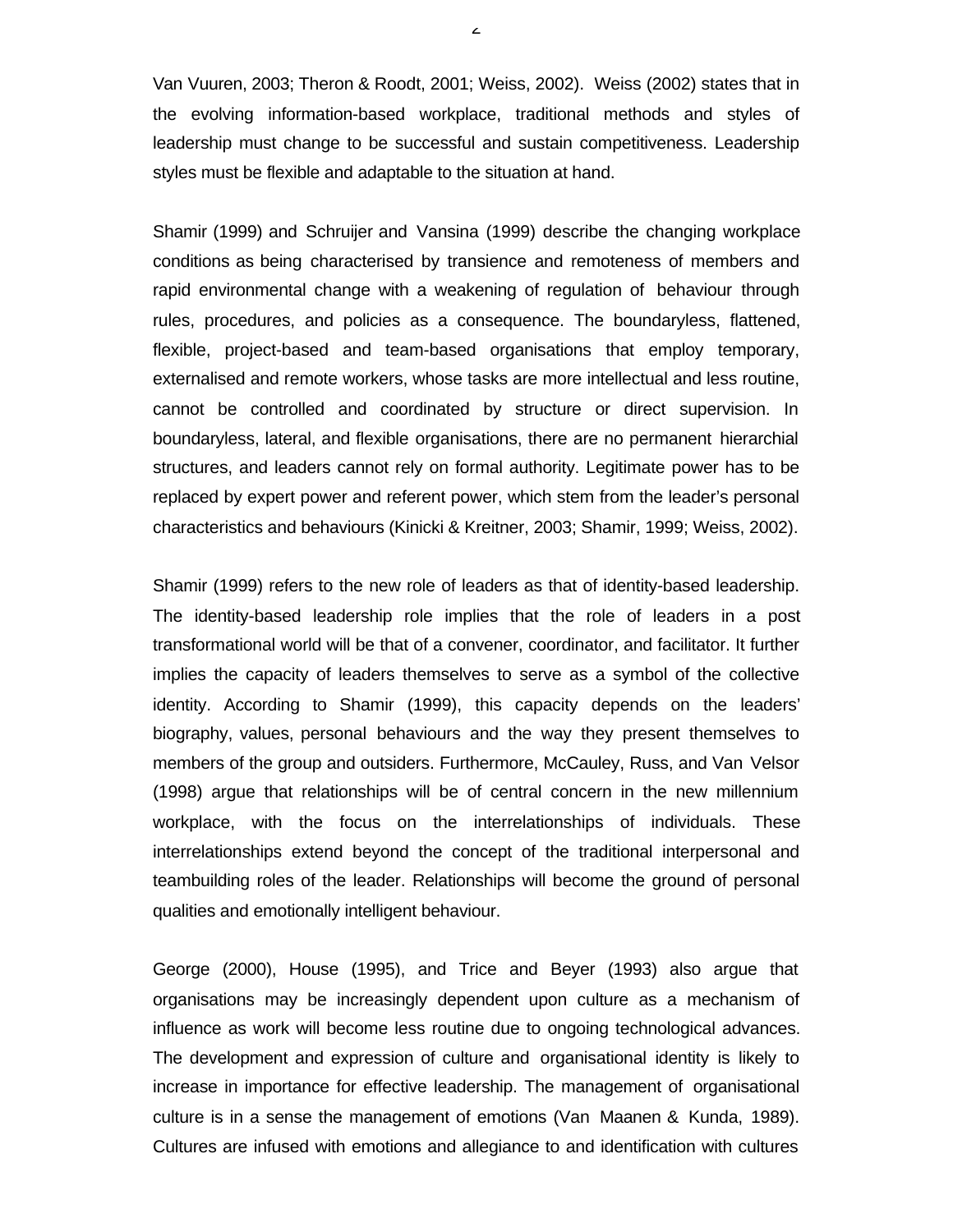stem from people's emotional needs rather than from a more rational or instrumental perspective. Cultures provide organisational members with socially acceptable ways to express their emotions (Trice & Beyer, 1993). This necessitates leaders that are able to instill in followers a collective sense of an organisation's important norms and values. In order to identify these norms and values, leaders must be attuned to their followers' feelings and express and embrace norms and values in a way that will appeal to and generate strong feelings. Norms and values must be infused with feelings and emotions that support them and leaders can be instrumental in this process for their own motivation and sensemaking, for the motivation and sensemaking of their followers, and to build and maintain a meaningful collective identity for the organisation (George, 2000).

According to Gergen (1994) and Weick (1995), these new ideas about leadership suggest that leadership is less and less about enhancing generalisable abilities of individuals. These new ideas focus on the individual as a unique being, his/her innate capacity to confidently express his/her personal truth about himself/herself; his/her sense of self-worth, and sense of self-efficacy. They also include the leaders' thoughts, beliefs, attitudes and values and how these enhance or inhibit him/her in interrelating with others. The focus of leader development then becomes the enhancement of attributes such as independence, self-reliance, positive self-esteem, self-trust, self-efficacy, and the capacity to exercise initiative to enhance the capacity for interrelating in specific socio-cultural contexts (Branden, 1995, 1997; McCauley et al., 1998).

In addition, many researchers are increasingly emphasising the importance of a leader's emotional intelligence and emotional competence in improving organisational effectiveness in the new workplace (Cooper, 1997; Goleman, 1995; Hesselbein, Goldsmith, & Beckhard, 1996; Higgs & Rowland, 2002; Morris & Feldman, 1997; Peters, 2003; Sosik & Megerian, 1999; Wolmarans, 2002). Emotional intelligence represents a set of dispositional attributes (such as selfawareness, emotional management, self-motivation, empathy, and relationship management) for monitoring one's own and others' feelings, beliefs, and internal states in order to provide useful information to guide one's and others' thinking and actions (Day, 2000; Goleman, 1995, 1997; Salovey & Mayer, 1990; Wong & Law, 2002). Cockerill (1989), Cooper and Sawaf (2000), Dearborn (2002), Dulewicz (1994), Goleman (1995,1998), Higgs and Rowland (2002), and Ryback (1997), highlight that effective leadership skills in the new millennium workplace have been

ن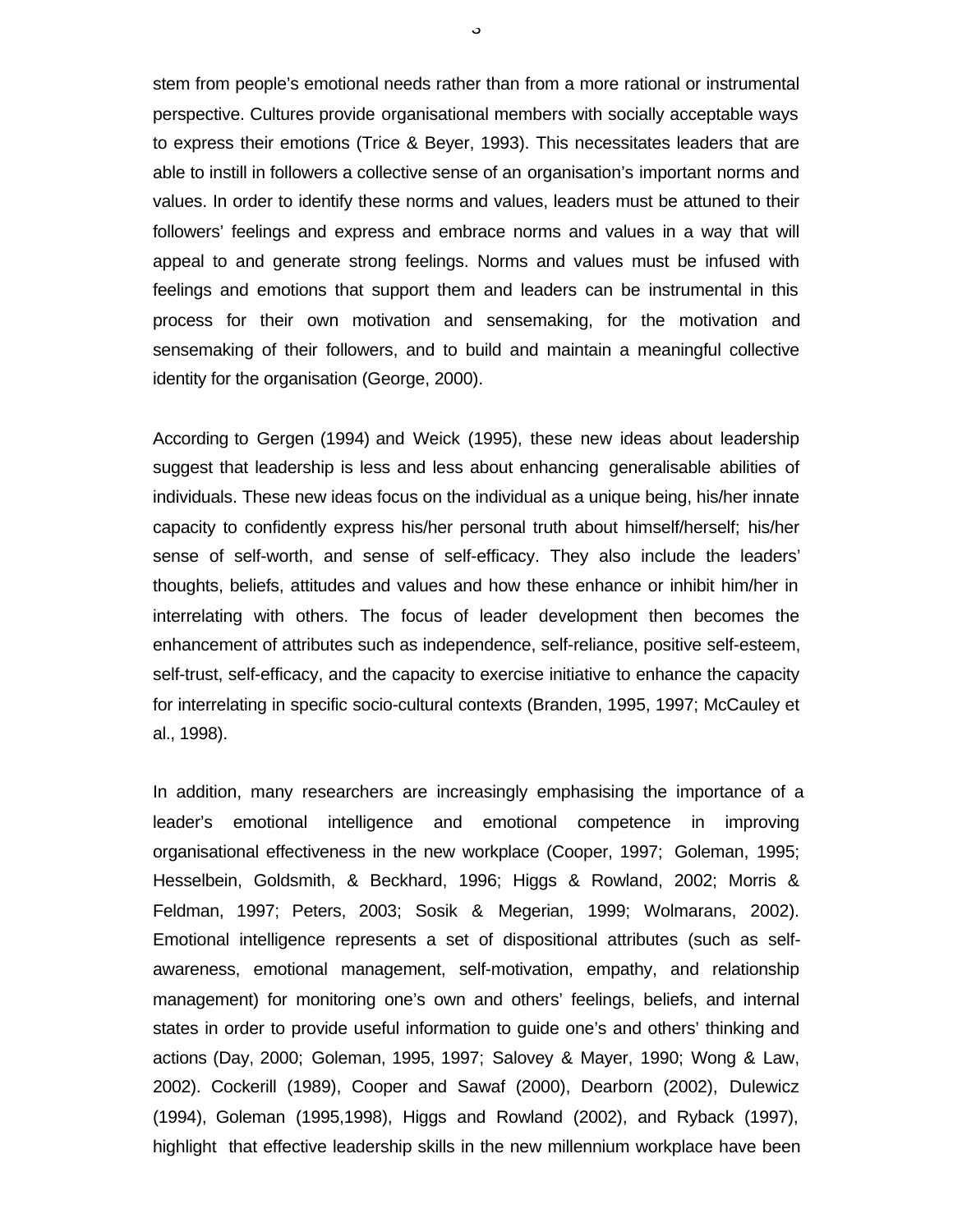described as depending, in part, on the understanding of emotions and the developable abilities associated with emotional intelligence.

According to Dulewicz and Higgs (2000), the preponderance of theory and evidence supports the view that emotional intelligence is aligned with the concept of competence. A competence framework holds that a person who has higher emotional intelligence has certain competencies that another person might not have. In this regard then, emotional competence refers to the workplace application of emotional intelligence abilities (Goleman, 1995, 1998; Saarni, 1999). Emotional competence is the demonstration of self-efficacious behaviour in emotion-eliciting social transactions. It is the capacity and skill to respond emotionally (with feeling), yet simultaneously and strategically apply knowledge about emotions and express emotions in relationships with others. Individuals with well-developed emotional competence can both negotiate their way through interpersonal exchanges and regulate their emotional experiences in a variable and challenging socio-cultural environment. Emotional competence implies a sense of psychological well-being (a positive inner state of being) and an ability to skillfully, creatively and confidently adapt in an uncertain, unstructured, and changing socio-cultural environment (Goleman, 1995, 1998; Saarni, 1999; Wolmarans, 2001; Worline, Wrzesniewski & Rafaeli, 2002). Emotional competence also implies that people use their cognitive and affective intelligence to monitor their socio-cultural environment and engage in competent behaviour in organisations to make a difference in collective outcomes (Creed & Scully, 2001; Worline et al., 2002). Emotional competence is developable and can be learned to improve workplace performance (Goleman, 1998).

In accordance with this explanation of emotional intelligence, it appears that people must have a disposition to act emotionally competently, which means that individuals will differ in the way, in which they regulate their emotions, cognitions, and actions to enhance their agency in their work roles (Creed & Scully, 2001; Worline et al., 2002). However, the question is, how and why do people differ in the demonstration of emotional competent behaviour in the workplace?

According to the cognitive social learning paradigm, and in particular the cognitiveaffective theories of Mischel (1999), Rotter (1982) and Worline et al. (2002), behaviour is shaped by personal dispositions plus a person's specific cognitive and affective processes, which may include perceptions of and feelings about themselves in a particular situation that is meaningful to them. Behaviour is a product of both the

4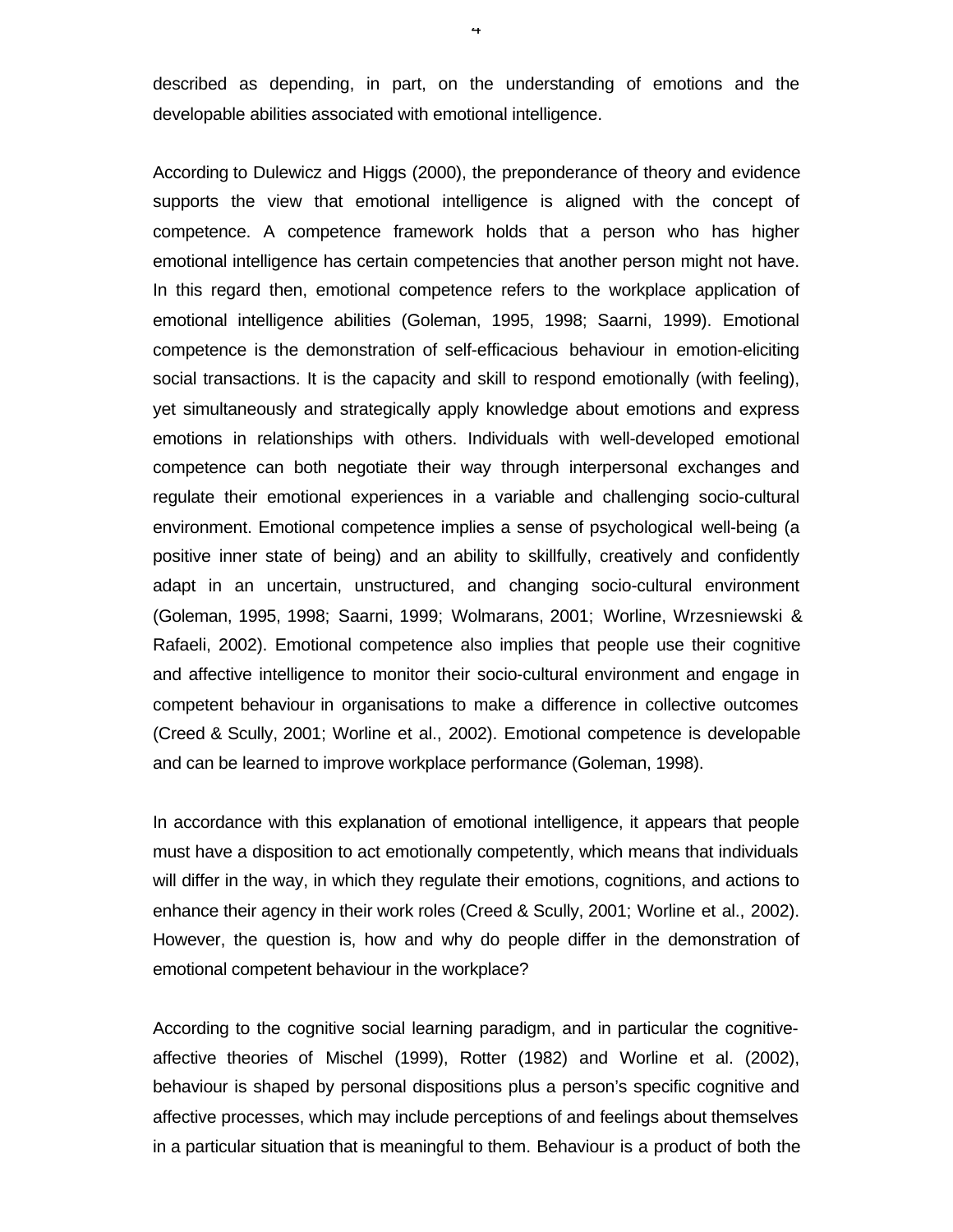situation and stable personality traits. However, personal qualities (such as people's beliefs about what they can do, their plans and strategies for enacting behaviours, their expectancies for success, their self-concept, their positive and negative feelings about themselves, their needs based on their personality preferences, and their selfregulating strategies) will override situational variables. Apparent inconsistencies in a person's behaviour are potentially predictable behaviours that reflect stable patterns of variation within a person.

Further, from the perspectives of humanistic psychology and social psychology, it appears that self-esteem, as a measure of psychological well-being, will influence people's ability to demonstrate emotionally competent behaviour. Ciarrochi, Chan, and Caputi (2000) and Schutte, Malouff, Simunek, Hollander, and McKenley (2002) report correlations between emotional intelligence and self-esteem as a measure of emotional well-being, with higher emotional intelligence being associated with positive mood and higher self-esteem. The humanistic personality theories of Rogers (1959, 1963) and Maslow (1970) emphasise the need to belong as a strong motivational need which affect people's emotional responses to their social life. Many of the strongest emotions people experience, both positive and negative, are linked to the need to belong (Baumeister & Leary, 1995). The humanistic perspectives of Rogers (1980) and Maslow (1970) emphasise in particular the motivational aspect of self-esteem and positive self-regard. People conform to social expectations in order to receive the approval of others, thereby enhancing self-esteem. They associate with others selectively, choosing those who will provide or confirm a positive selfevaluation. Self-esteem is enhanced when the person is able to make favourable comparisons with other people or with an ideal self, and also when the person acts effectively in his or her physical or social environment (Battle, 1992; Damon, 1995; Gecas & Schwalbe, 1983; Hewitt, 2002; Owens, 1995; Rosenberg, 1979, 1981; Swann, 1996; Wills, 1981).

According to Maslow (1970), people need to feel good about themselves (the need for self-esteem) and to believe that others also feel positively about them and that they are accepted by their group (the need for esteem from others and the need for belongingness). To develop positive self-esteem, individuals strive for achievement and mastery of their socio-cultural environment. To attain the esteem and respect of others, they behave in ways that gain them recognition, appreciation, and prestige. When the needs for self-esteem have been satisfied, people feel confident, competent, strong, useful, and needed in their social world. Unfulfilled needs for self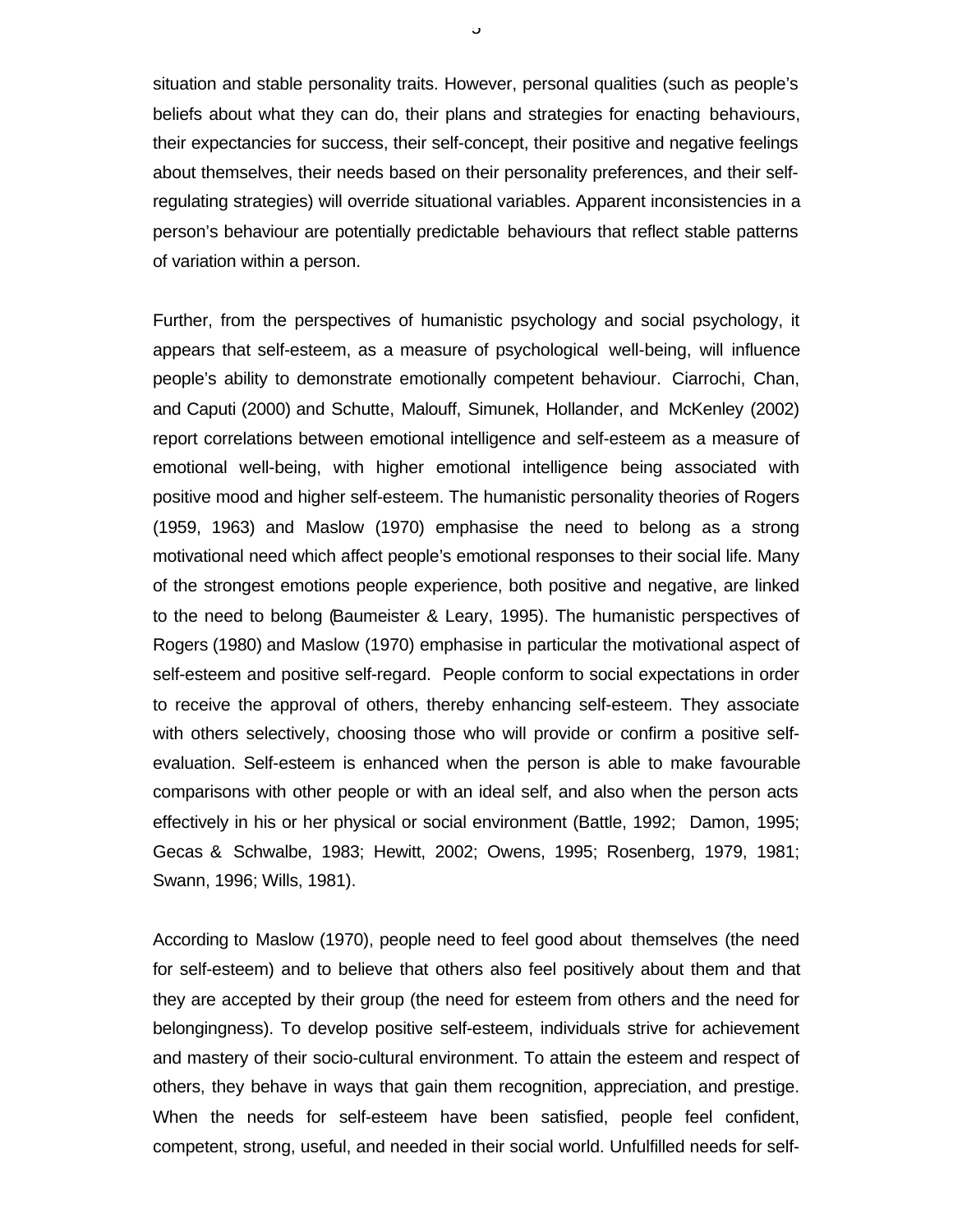esteem give rise to feelings of inferiority, anxiety, worry, depression, weakness and helplessness.

Analytical psychology emphasises balance, harmony and wholeness as the aim of personality development. According to the analytical personality theory of Jung (1921, 1959), people differ in the way they react to the external world. Differentiated mental functions and attitudes focus a person's intentions and direction as they interact with their environment. People have opposite ways of using psychological energy, opposite ways of gathering information, opposite ways of coming to conclusions, and opposite styles of relating to the outside world (Quenk, 1996). All of the opposites reflect the way people use their minds. People have a natural, probably inborn, preference for a pair of opposite mental functions and attitudes. The preferences create uniquely different personality types. Although every individual can and does use all the mental functions, they differ in the amount of time and energy they devote to each of the opposite mental functions and attitudes (Quenk, 1996). Myers (1987) proposes a hierarchy of differentiation or development of individual differences in the use of the mental functions. This hierarchy proposes possibly different levels of capability in using the mental functions and thus different preferences in the modelling of emotional competence. Some individuals may model well-developed emotional competence, while others may model undeveloped emotional competence due to the one-sided development of preferred mental functions and attitudes. Developing leaders' emotional competence may aid personality development by stimulating the use of all four mental functions and attitudes.

Dainty and Anderson (2000), Garrety, Badham, Morrigan, Rifkin, and Zanko (2003), Higgs (2001), and Jessup (2002) assert that the Myers-Briggs Personality Type theory (Myers, 1987) should be used by organisations to develop the emotional intelligence of people in the new millennium. They suggest a strong relationship between the personality preferences postulated by Personality Type theory and emotional intelligence. Personality Type theory explains individual differences in learning and communication styles, conflict management, and interpersonal relating styles. It also provides a theoretical understanding of how the use of four mental functions (Sensing, Intuition, Thinking, Feeling) and attitudes (Extraversion-Introversion, Perceiving-Judging) can aid people's personality development and growth. Although people can use all four mental functions effectively, they tend to develop and overuse a dominant mental function according to their personality type

 $\overline{U}$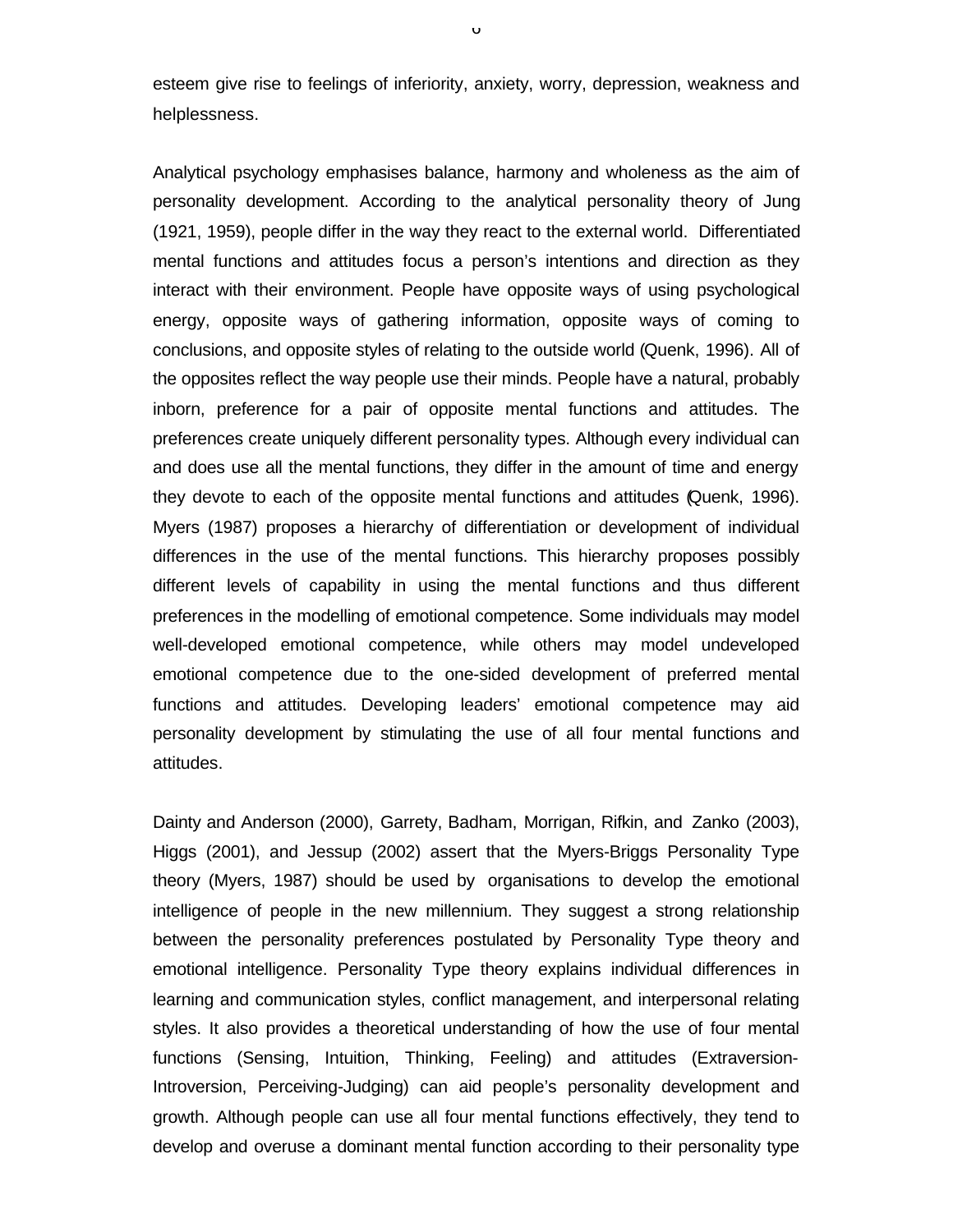preference. In the process they tend to neglect the other three non-preferred mental functions, which may influence their ability to demonstrate emotionally competent behaviour.

 $\mathbf{r}$ 

According to Myers (1987), the Western-based cultural world view has formulated standards of personality type or temperament which that environment views as correct and valuable. Individuals who deviate from these environmental norms experience either a delay in or the prevention of "good" type development. Personality type is the innate preference of human behaviour, which dictates how an individual believes and behaves (Keirsey & Bates, 1984). Myers (1987) argues that an environment that encourages and nurtures individual native capacities or preferences supports healthy type development. Conversely, a climate that stresses conformity and rejects non-conformity thwarts the process of personality development. This thwarting process results in lack of trust in one's own personality type. The emotional result is a feeling of inferiority and the loss of satisfaction with oneself. Damaged types develop feelings of inferiority or negative self-esteem (Pidduck, 1988).

Myers (1987) and Schaefer (1994) refer to damaged or falsified type as the acquirement and use of non-preferred perceptual and evaluative functions due to environmental pressures. Myers (1987) contends that Western-based civilisation tend to socialise men towards the personality preference of thinking, women towards feeling, and both sexes toward extraversion, sensing, and a judging attitude. Traditional profiles are treated with respect and acceptance, and non-traditional profiles (such as intuitive-feelers) are treated with intolerance. The de-valuing of human personality traits damages personality development and adjustment and may lead to low or negative self-esteem which in turn influences people's emotional competence (Pidduck, 1988).

In conclusion then, Jung's Psychological Type theory of Jung (1921, 1959), the Myers-Briggs Personality Type theory (which is an extension of Jung's theory) and the social cognitive learning theories of Mischel (1999) and Worline et al. (2002) seem to be able to provide a possible theory of why people differ in the demonstration of emotionally competent behaviour. The humanistic and social psychology perspectives on the motivational importance of self-esteem in interaction with the social environment may provide additional information on why people differ in their self-evaluations of their emotional competence.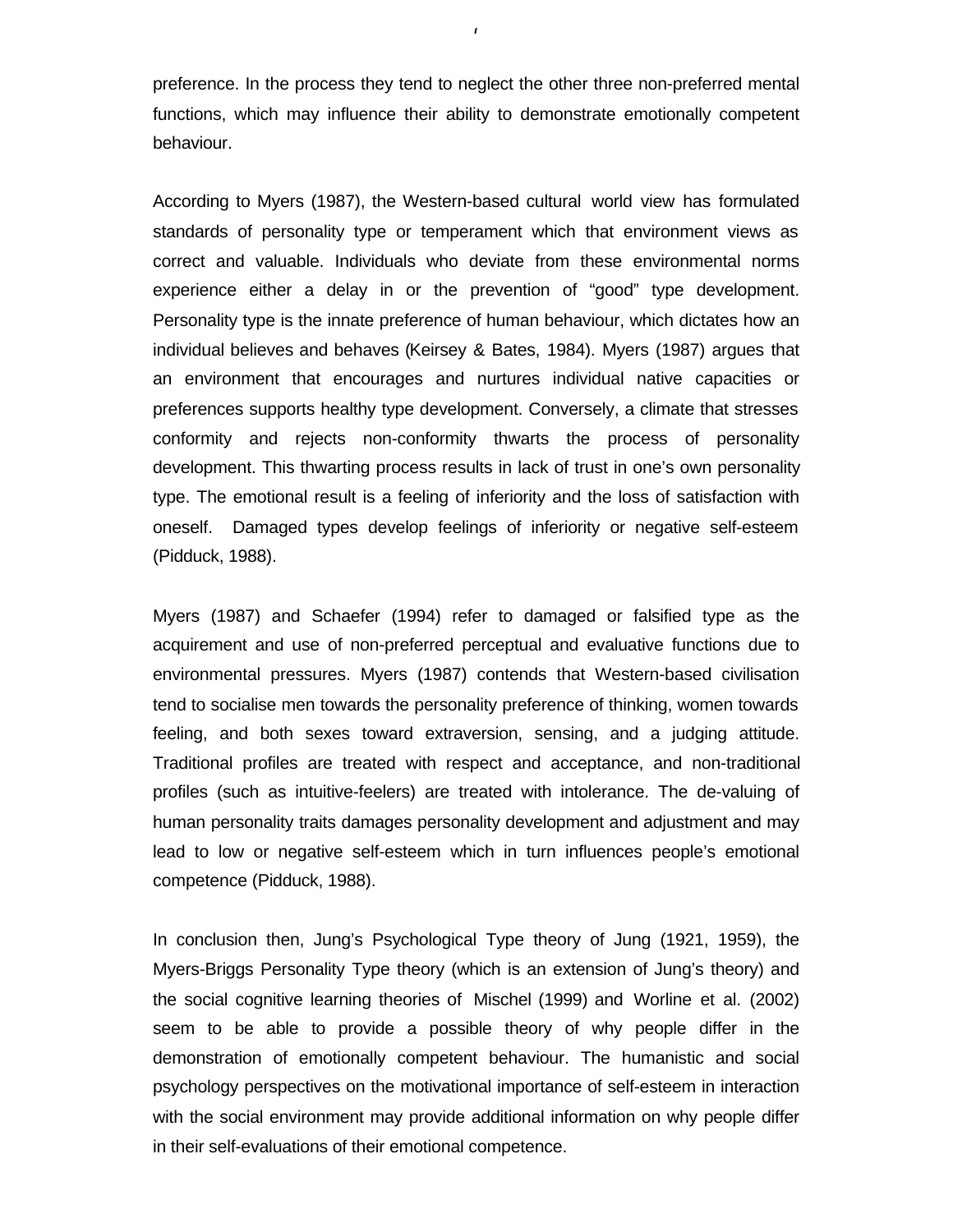#### **1.2 PROBLEM STATEMENT**

Against this background, it is evident that the leadership role of management is changing as the idea of leadership and consequently leadership practices are evolving. The emerging idea of leadership requires the development of capacities such as a strong belief in self, positive self-esteem and emotionally competent behaviour. Self-esteem is positively correlated with emotionally intelligent behaviour and its importance as an aspect of emotional intelligence, is emphasised by various authors (Ciarrochi et al., 2000; Goleman, 1995, 1998; Hewitt, 2002; Schutte et al., 2002; Sosik & Megerian, 1999; Wolmarans & Martins, 2001).

 $\mathbf{o}$ 

Emotional competencies such as emotional literacy, emotional resilience, selfawareness, self motivation, self management, interpersonal sensitivity, influence, intuitiveness and change resilience, independence, and sensitive relationship forming skills are also emphasised (Branden, 1995, 1997; Dulewicz & Higgs, 2000; Goleman, 1998; Higgs & Rowland, 2002; Palmer & Stough, 2001; Salovey & Mayer, 1990; Wolmarans & Martins, 2001). A competence-based approach to exploring and operationalising the construct emotional intelligence is recommended by Cooper (1997), Goleman (1996), Fineman (2000) and Martinez (1997). Viewing emotional intelligence in a competence context provides a basis for viewing it as a developable trait or ability (Cooper, 1997; Fineman, 2000; Goleman, 1998; Höpfl & Linstead, 1997; Steiner, 1997).

The feasibility of seeing and analysing the relationship between measures of emotional competence and broader-based measures of personality, as in the Myers-Briggs Type Indicator (measuring the relationship between personality preferences and emotional competence) is mentioned by Dainty & Anderson (2000), Dulewicz and Higgs (2000) and Higgs (2001).

A review of the current literature on emotional competence, self-esteem and personality preferences indicates the following research problems:

- (1) Theoretical models do not explain the relationship between personality preferences, self-esteem and emotional competence.
- (2) Industrial and organisational psychologists lack knowledge about the theoretical and empirical relationship between personality preferences, selfesteem, and emotional competence, and particularly about how personality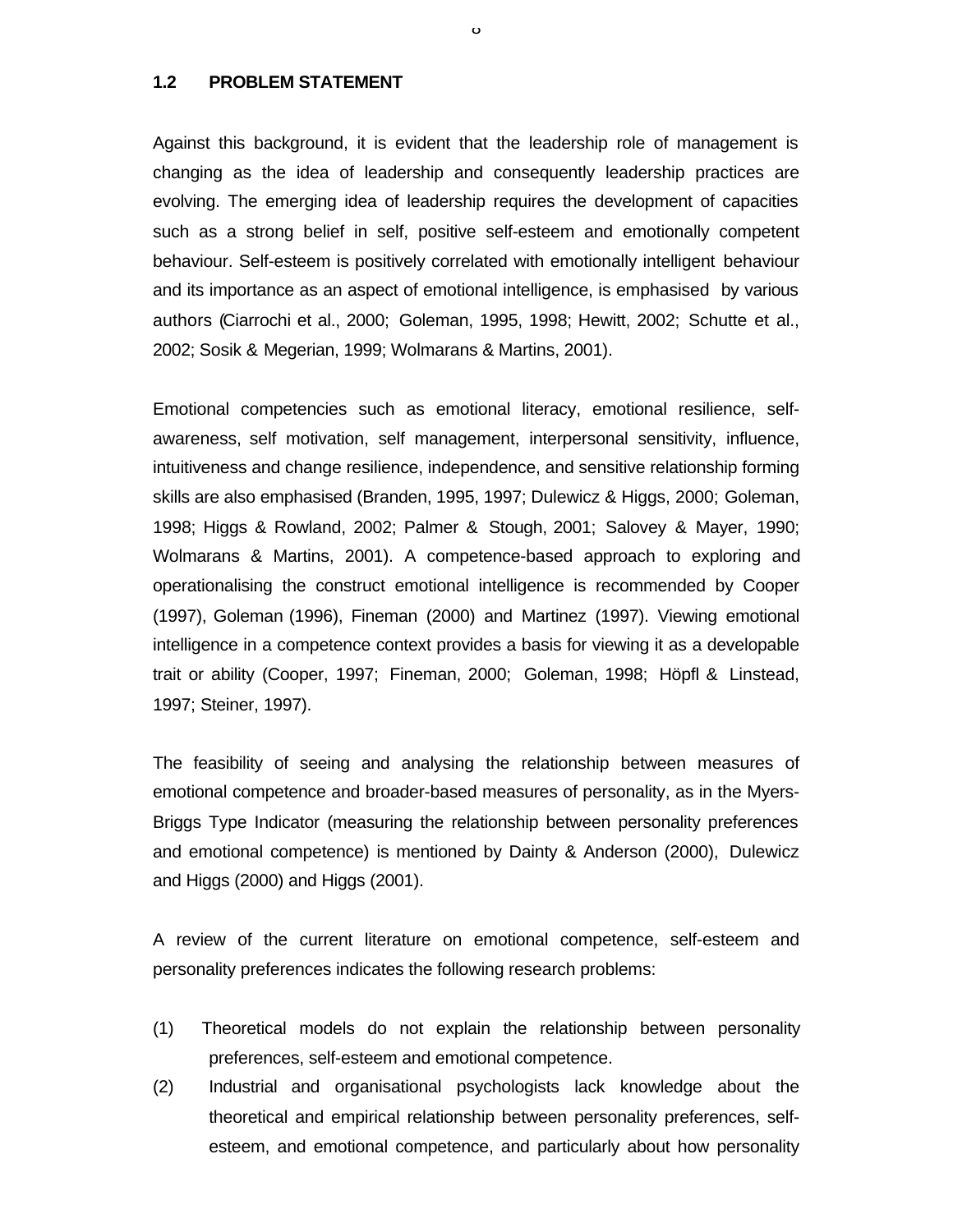preferences and self-esteem influence the demonstration of emotional competence in an organisational context.

(3) The nature of the relationship between personality preferences, self-esteem, and emotional competence and the implication of the relationship for leader development practices are unknown, particularly in the South African context and require investigation.

It seems that research on the relationship dynamics between personality preferences, self-esteem, and emotional competence within an organisational change context will make an important contribution to the discipline of Industrial and Organisational Psychology, particularly with regard to practices regarding leader development within the context of a dynamic, changing organisational environment. Finally, empirical results may be generalised to other industries to facilitate the possible emergence of a new genre of competency development interventions to improve the effectiveness of leaders.

From the above the following research questions are formulated in terms of the literature review and empirical study:

#### **1.2.1 Research questions with regard to the literature review**

Research question 1: How are the three constructs personality preferences, selfesteem and emotional competence conceptualised and explained by theoretical models in the literature?

Research question 2: Does a theoretical relationship exist between personality preferences, self-esteem and emotional competence, and how can this relationship be explained in terms of an integrated theoretical model?

Sub-question 2.1: What is the theoretical relationship between personality preferences and self-esteem?

Sub-question 2.2: What is the theoretical relationship between personality preferences and emotional competence?

Sub-question 2.3: What is the theoretical relationship between self-esteem and emotional competence?

Sub-question 2.4: Can the relationship between personality preferences, self-esteem and emotional competence be explained by means of an integrated theoretical model?

9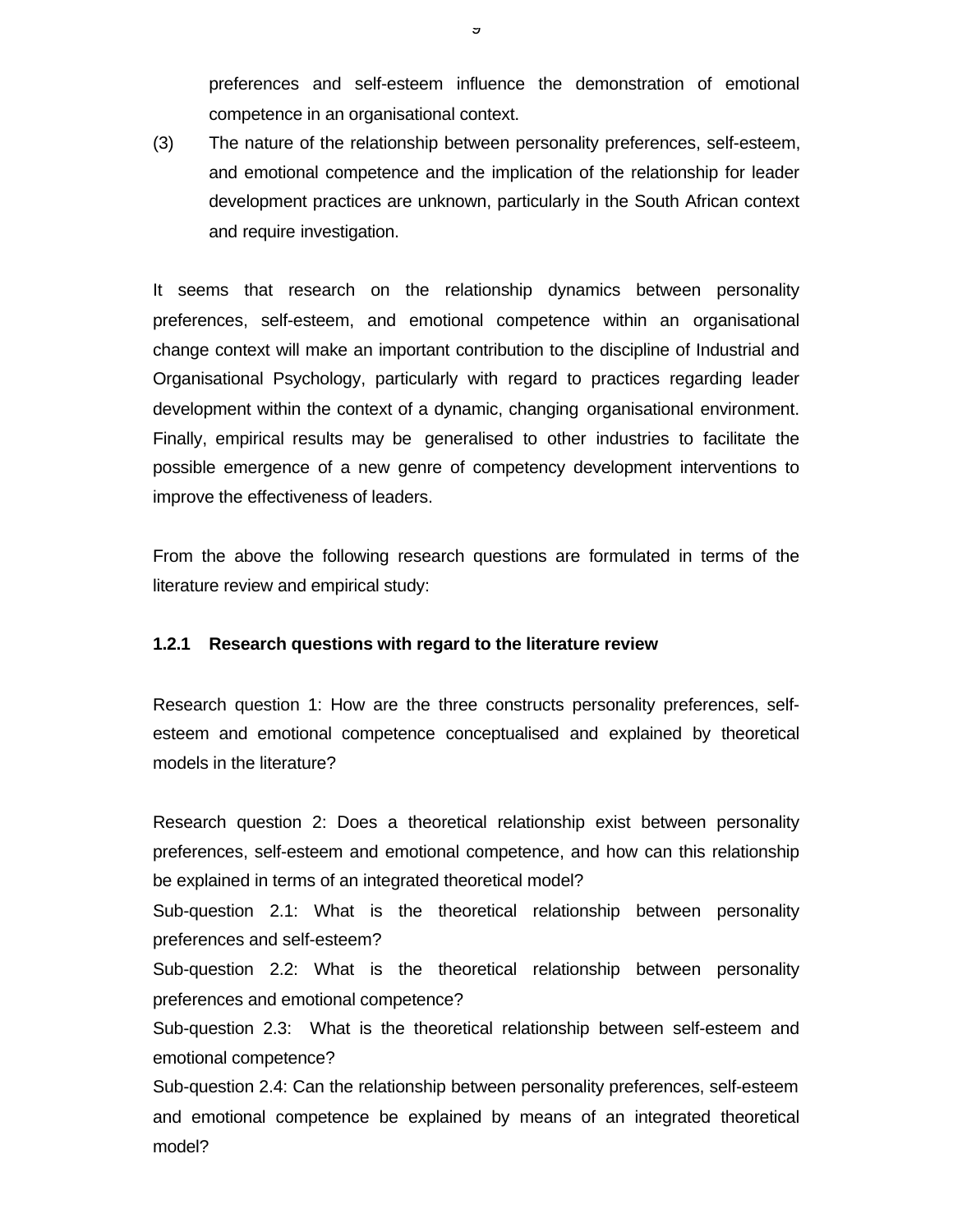Research question 3: What are the implications of the theoretical relationship between personality preferences, self-esteem, and emotional competence for Industrial and Organisational Psychology practices regarding leader development?

#### **1.2.2 Research questions with regard to the empirical study**

Research question 1: What is the nature of the relationship between personality preferences, self-esteem and emotional competence in a sample of respondents employed in typical South African organisational settings and what are the implications of the relationship dynamics for Industrial and Organisational Psychology practices regarding leader development?

Sub question 1.1: Which of the four scales of the MBTI (E-I, S-N, T-F, and J-P) are related to total self-esteem and the three sub-components (general, social and personal self-esteem) as measured by the CFSEI-AD respectively?

Sub question 1.2: Which of the MBTI dominant attitudes and function profiles (EF-IF, ET-IT, ES-IS, EN-IN, EJ-IJ, EP-IP) show a relationship with total self-esteem and the three sub-components (general, social and personal self-esteem) as measured by the CFSEI-AD respectively?

Sub question 1.3: Which of the four scales of the MBTI (E-I, S-N, T-F, and J-P) are related to Self and Other total emotional competence (in terms of current behaviour) and the seven sub-elements (in terms of current behaviour) as measured by the 360° Emotional Competency Profiler, respectively?

Sub question 1.4: Which of the MBTI dominant attitudes and function profiles (EF-IF, ET-IT, ES-IS, EN-IN, EJ-IJ, EP-IP) show a relationship with the Self and Other total emotional competence and the seven sub-elements of emotional competence (in terms of current behaviour) as measured by the 360° Emotional Competency Profiler?

Sub question 1.5: Which elements of the self-esteem scales (general, social, personal, total), as measured by the CFSEI-AD, are related to Self and Other total emotional competence and the seven sub-elements (in terms of current behaviour) as measured by the 360° Emotional Competency Profiler, respectively?

Sub question 1.6: Can the MBTI personality preferences (EF-IF, ET-IT, ES-IS, EN-IN, EJ-IJ, EP-IP) predict total emotional competence (current behaviour) as measured by the 360° Emotional Competency Profiler?

10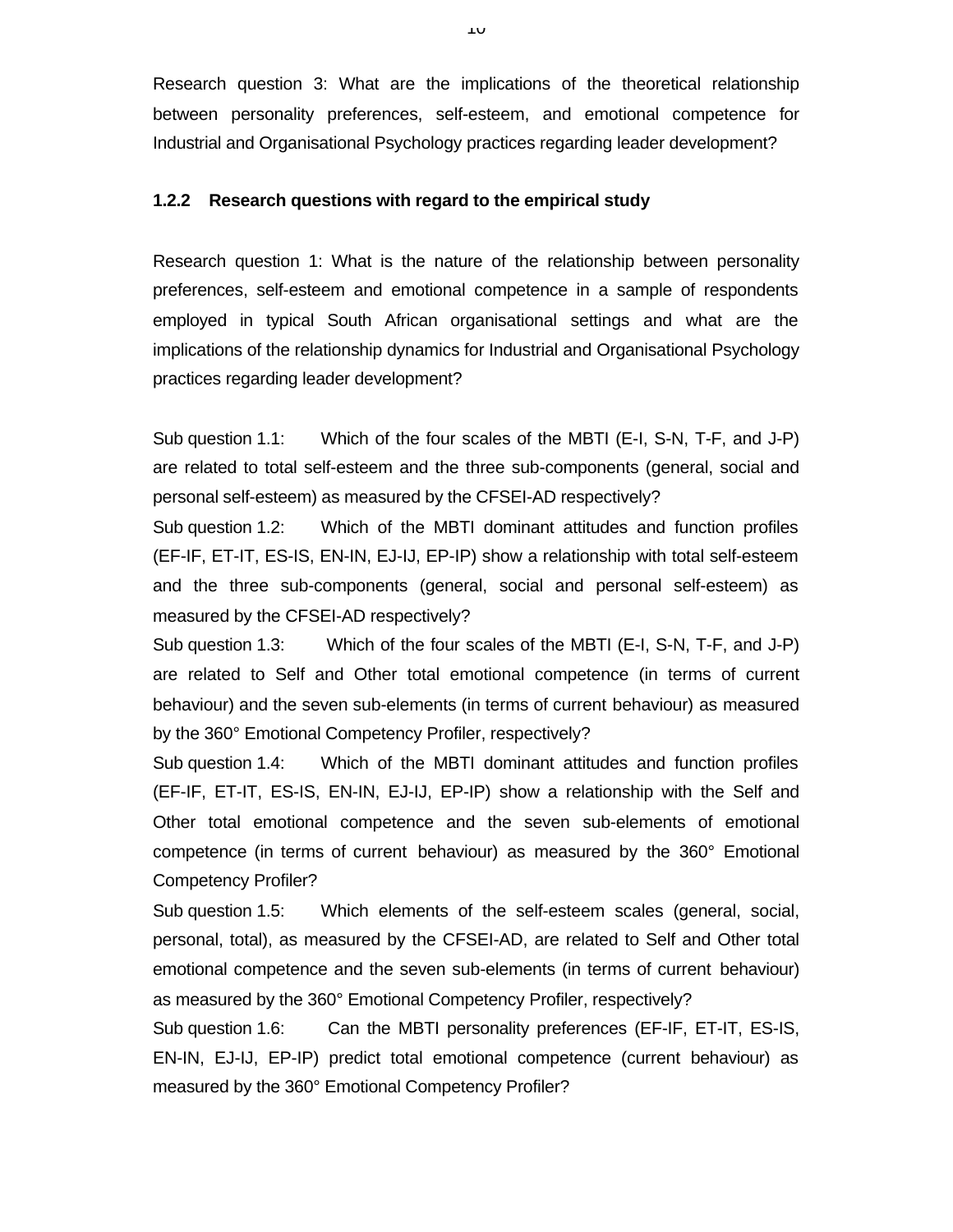Sub question 1.7: Can total self-esteem (as measured by the CFSEI-AD) predict total emotional competence (current behaviour) as measured by the 360° Emotional Competency Profiler?

Sub question 1.8: Is there a difference between the Self and Other total emotional competence (current behaviour) ratings for subjects with a high total selfesteem (as measured by the CFSEI-AD)?

Research question 2: What recommendations can be formulated for Industrial and Organisational Psychology practices regarding leader development and possible future research based on the findings of the research?

# **1.3 AIMS OF THE RESEARCH**

From the above research questions, the following aims are formulated:

## **1.3.1 General aim of the research**

The general aim of this research is to investigate, analyse and evaluate whether a relationship exists between personality preferences, self-esteem and emotional competence, and to determine whether the variables personality preferences and self-esteem can predict emotional competence.

## **1.3.2 Specific aims of the research**

The following specific aims are formulated for the literature review and the empirical study:

## *1.3.2.1 Literature review*

In terms of the literature review the specific aims are:

*Research aim 1*: To conceptualise the constructs personality preferences, selfesteem and emotional competence from a theoretical perspective.

*Research aim 2*: To conceptualise the relationship between personality preferences, self-esteem and emotional competence in terms of explanatory theoretical models of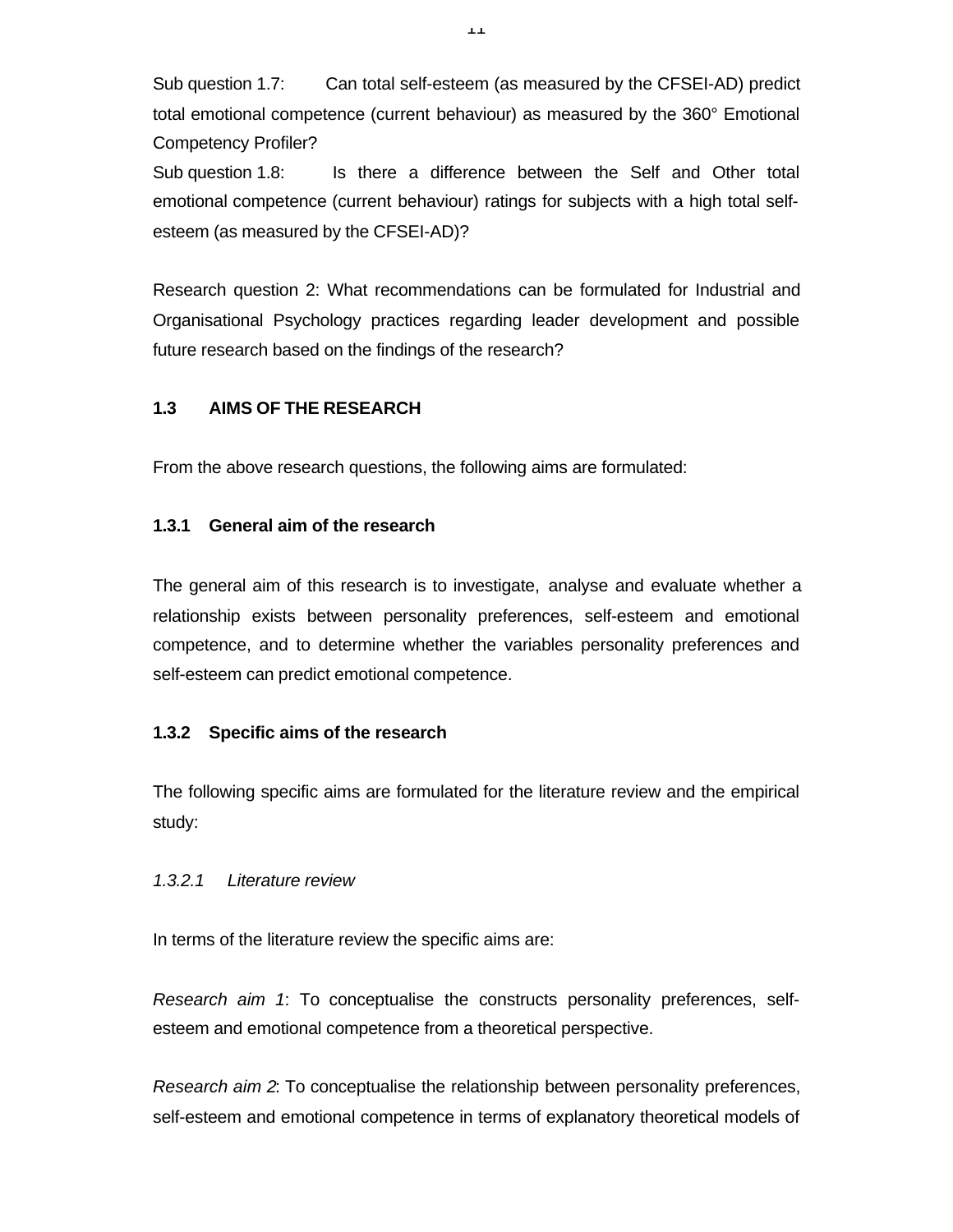these three constructs and propose an integrated model which describes the theoretical relationship between the three constructs.

*Sub-aim 2.1*: To conceptualise the relationship between personality preferences and self-esteem from a theoretical perspective.

*Sub-aim 2.2*: To conceptualise the relationship between personality preferences and emotional competence from a theoretical perspective.

*Sub-aim 2.3:* To conceptualise the relationship between self-esteem and emotional competence from a theoretical perspective.

*Sub-aim 2.4:* To propose an integrated model which describes the theoretical relationship between personality preferences, self-esteem and emotional competence.

*Research aim 3*: To conceptualise the implications of the theoretical relationship dynamics between personality preferences, self-esteem and emotional competence for Industrial and Organisational Psychology practices regarding leader development.

### *1.3.2.2 Empirical study*

In terms of the empirical study, the specific aims are:

*Research aim 1*: To do an empirical investigation into the relationship dynamics between personality preferences, self-esteem and emotional competence as manifested in a sample of respondents employed in typical South African organisational settings.

*Sub-aim 1.1*: To determine which of the four scales of the MBTI (E-I, S-N, T-F, and J-P) are related to total self-esteem and the three sub-components (general, social and personal self-esteem) as measured by the CFSEI-AD.

*Sub-aim 1.2*: To determine which of the MBTI dominant attitudes and function profiles (EF-IF, ET-IT, ES-IS, EN-IN, EJ-IJ, EP-IP) show a relationship with total selfesteem and the three sub-components (general, social and personal self-esteem) as measured by the CFSEI-AD.

*Sub-aim 1.3*: To determine which of the four scales of the MBTI (E-I, S-N, T-F, and J-P) are related to Self and Other total emotional competence (in terms of current behaviour) and the seven sub-elements (in terms of current behaviour) as measured by the 360° Emotional Competency Profiler.

*Sub-aim 1.4*: To determine which of the MBTI dominant attitudes and function profiles (EF-IF, ET-IT, ES-IS, EN-IN, EJ-IJ, EP-IP) show a relationship with the Self

12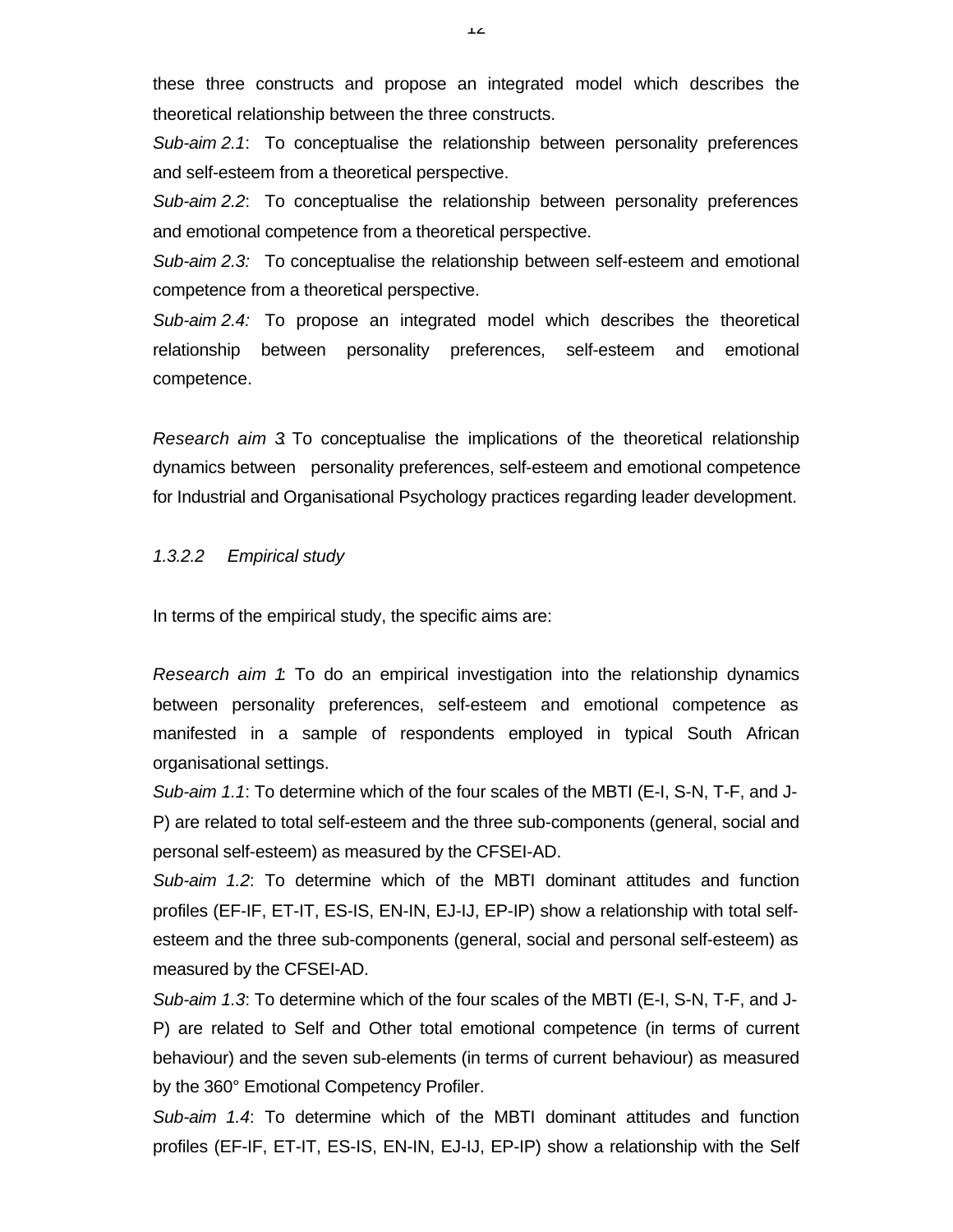and Other total emotional competence and the seven sub-elements of emotional competence (in terms of current behaviour) as measured by the 360° Emotional Competency Profiler.

*Sub-aim 1.5*: To determine which elements of the self-esteem scales (general, social, personal, total), as measured by the CFSEI-AD, are related to Self and Other total emotional competence and the seven sub-elements (in terms of current behaviour) as measured by the 360° Emotional Competency Profiler.

*Sub-aim 1.6:* To determine whether the MBTI personality preferences (EF-IF, ET-IT, ES-IS, EN-IN, EJ-IJ, EP-IP) can predict total emotional competence (current behaviour) as measured by the 360° Emotional Competency Profiler.

*Sub-aim 1.7*: To determine whether total self-esteem (as measured by the CFSEI-AD) can predict total emotional competence (current behaviour) as measured by the 360° Emotional Competency Profiler.

*Sub-aim 1.8*: To determine whether there is a difference between the Self and Other total emotional competence (current behaviour) ratings for subjects with a high total self-esteem (as measured by the CFSEI-AD).

*Research aim 2*: To formulate recommendations for the discipline of Industrial and Organisational Psychology, particularly with regard to leader development, and further research based on the findings in the research.

# **1.4 STATEMENT OF SIGNIFICANCE**

The factors underlying the problem of developing and demonstrating emotionally competent behaviour appear to be varied and complex. Many factors hinder or help the development and demonstration of emotionally competent behaviour in leaders. The role of personality factors such as personality preferences and self-esteem in influencing the demonstration of emotionally competent behaviour is complex and not yet well researched.

This research is a starting point in looking for a relationship between personality preferences (as defined by the Personality Type theory of Jung, 1921, 1959; and Myers, 1987), self-esteem (as defined by Battle, 1992; Hewitt, 2002; and Maslow, 1970) and emotional competence (as defined by Wolmarans, 2002). This study may prove useful due to the relationships found and those not found between the two independent variables (personality preferences and self-esteem respectively) and the dependent variable (emotional competence).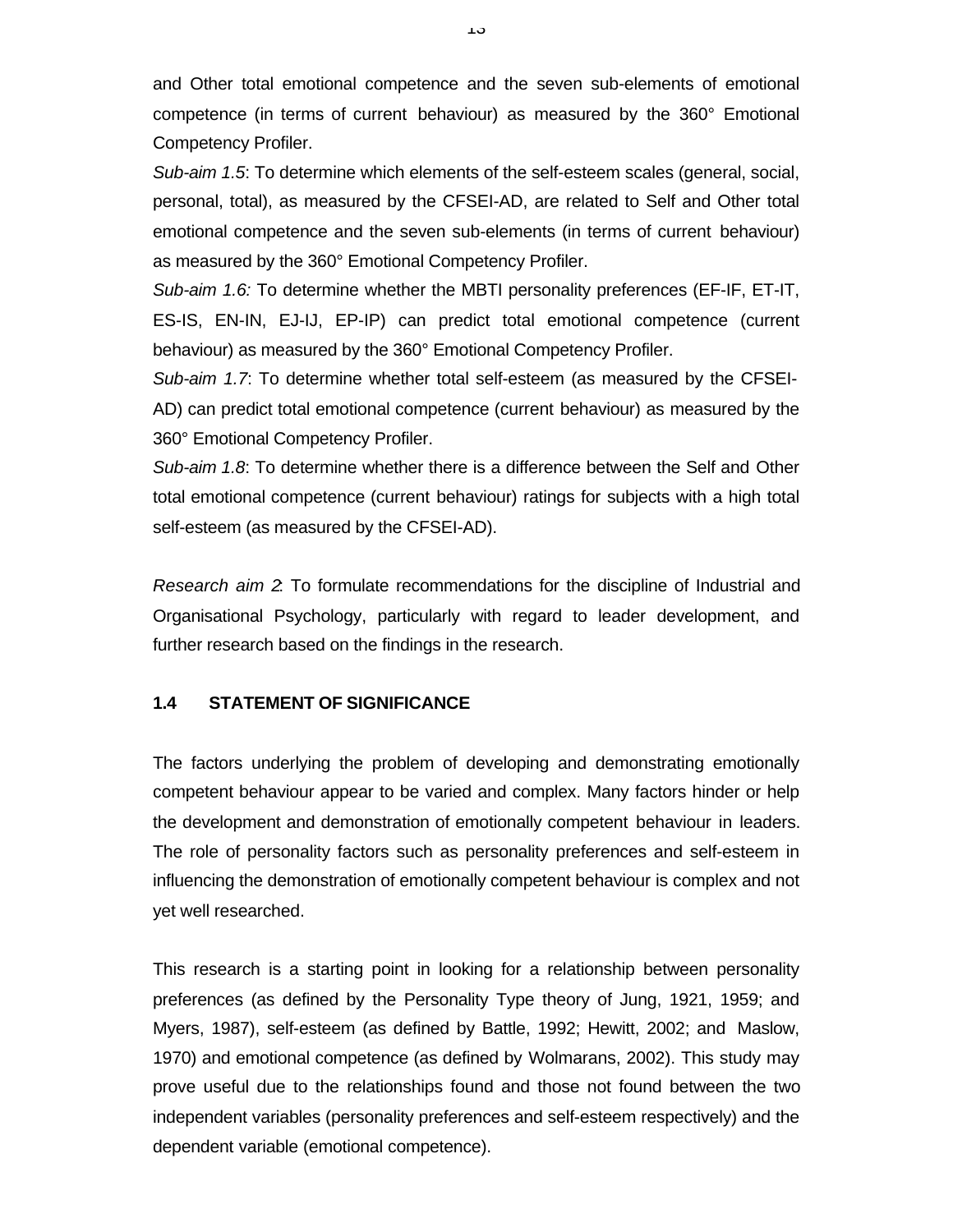If no relationships are found, then the usefulness of this study is restricted to the elimination of personality variables being used as predictors of emotional competence, and energy can be transferred to other research studies and avenues that could yield significant proof for solving the problem of inability to demonstrate emotionally competent behaviour. Furthermore, if readers of this study develop a better understanding of the Myers-Briggs personality preferences and the construct self-esteem in understanding individual differences in the demonstration and development of emotional competence, then that outcome is significant enough to justify the pursuit of this study. This justification is founded on the expert findings that increased awareness modifies attitudes, values, beliefs, and treatment of others in a more positive manner (Keirsey & Bates, 1984; McCarthy & Garavan, 1999). In other words, increased sensitivity to personality differences and the role of negative or positive self-esteem in the demonstration of emotional competence may change how one person perceives and treats another person. Positive outcomes from the research could include raising awareness of the fact that individuals in the workplace have different personality preferences, and that each individual needs to be treated in a manner that is appropriate for that particular type in order to promote personality development and positive self-esteem. Another positive outcome may be the realisation of how the need to belong to and be accepted by one's socio-cultural group may influence one's self-views and feelings about one's worth, which in turn may hinder self-evaluations of competent behaviour (particularly in the context of multi-rater performance assessments). The importance of guidance and coaching in leader development practices may be emphasised and fully realised.

Where relationships are found, the findings may prove useful for future researchers in exploring the possibility of reducing or preventing the effect of low or very high selfesteem in multi-rater performance assessments and leader development. Furthermore, the research results may contribute to a body of knowledge and empirical findings on emotional competence that are generalisable to South African organisational contexts.

This research study is breaking new ground because, as of this date, there is no existing study on the relationship between personality preferences, self-esteem and emotional competence. Studies on the relationship between personality preferences and emotional intelligence are rare, as is research on self-esteem in organisational contexts.

14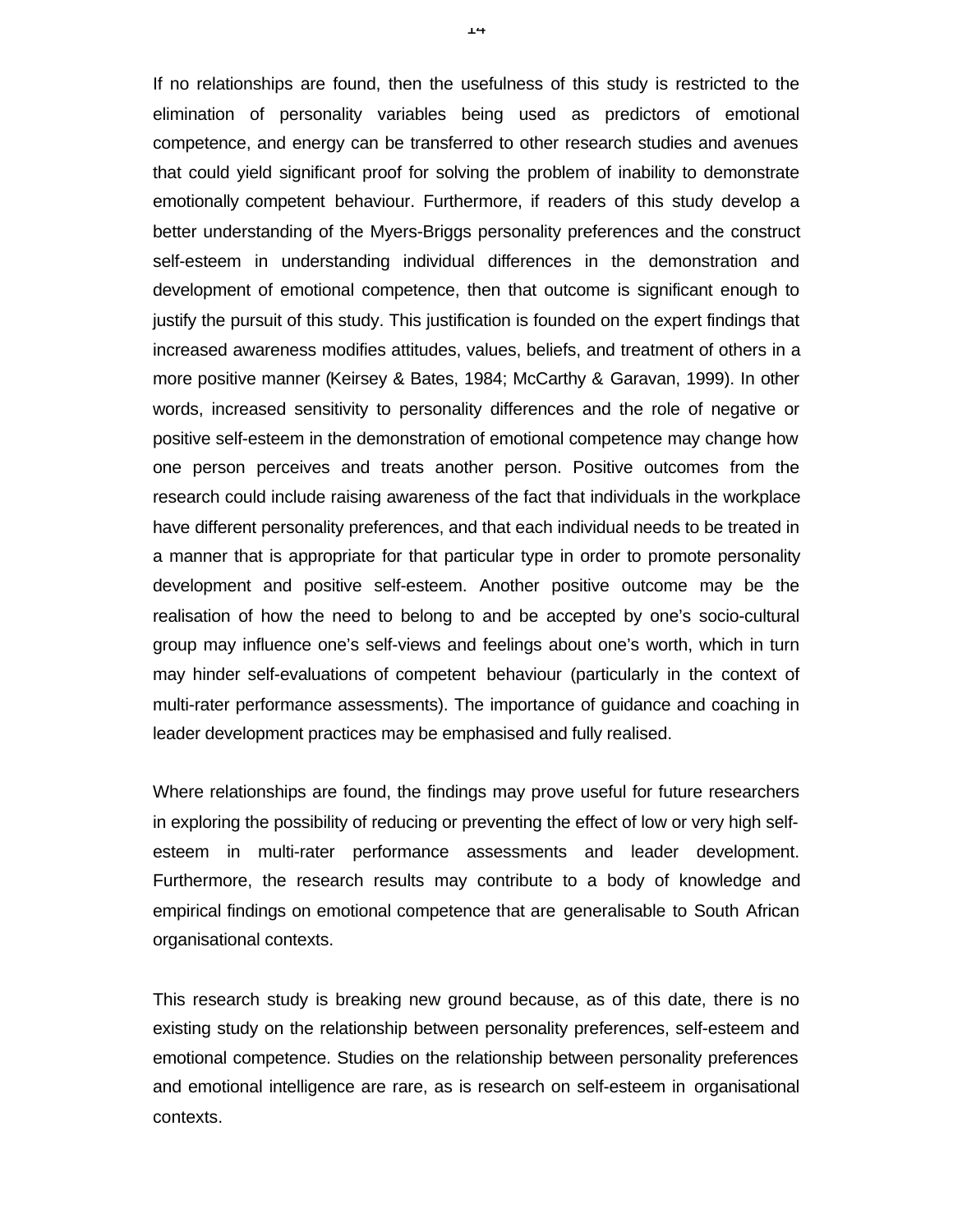Novel and fresh is the focus on discovering personality variables such as personality preferences and self-esteem that may be related to elements of emotional competence (which is also just an emerging construct) in order to assist industrial and organisational psychologists in facilitating people's capability to adopt new forms of emotional management, self-identities, positive levels of self-esteem and emotionally competent behaviour, through personality type development and selfesteem enhancement. It is an approach that may help people sort out and reconfigure their responses to themselves and others by furnishing them with a broader range of developmental possibilities and behavioural styles. If a comprehensive, composite personality profile of personality preferences, self-esteem and emotional competence can be put together, strategies may be found to assist the particular manifested profile in personality development or individuation, which strengthens positive self-esteem and the demonstration of emotional competence. In turn, this may promote leader effectiveness through the fostering of greater job satisfaction, productivity and cooperative relationships within the workplace.

Also new are the use and correlation of the 360° Emotional Competency Profiler (Wolmarans & Martins, 2001) and the Culture-free Self-esteem Inventories for Adults (Battle, 1992) with the Myers-Briggs Type Indicator (Myers, 1987) in an organisational context.

While much of the information derived from this study may prove to be useful in promoting leader and organisational effectiveness, there still remains unknown information needed to explain the role of cognitive-affective personality variables such as personality preferences and self-esteem that interact with the situation to shape individual behaviour. The human personality in all its fascinating varieties offers infinite future research possibilities, and personality preferences and selfesteem are but two variables that may help explain the uniqueness of individual cognitive-affective responses that influence emotional competence. The constructs and relationships that will be revealed may prove to be additional steps on the path to informed leader development practices for a future generation and should be seen as only the beginning of a fruitful stream of research.

15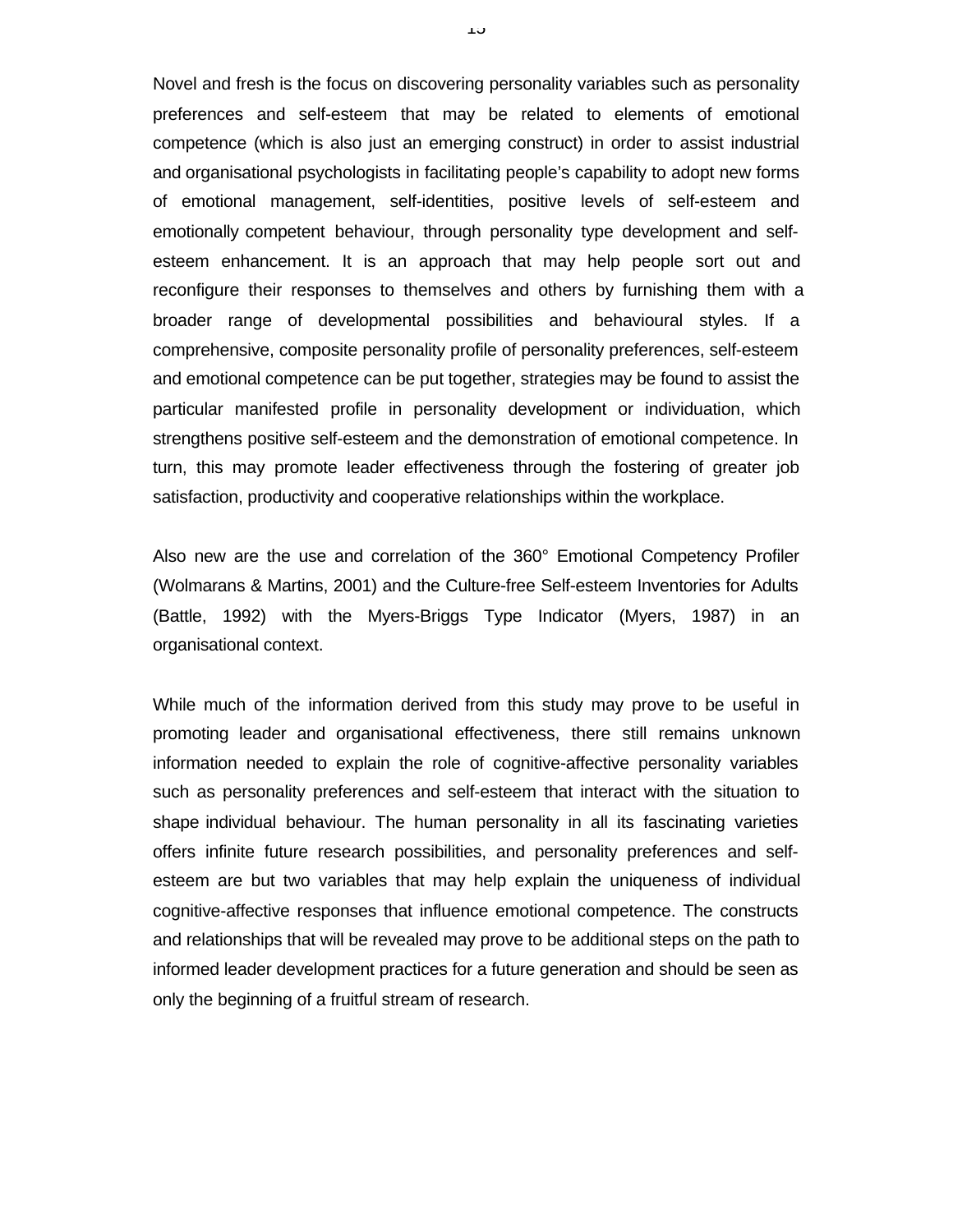### **1.5 THE RESEARCH MODEL**

The research model of Mouton and Marais (1994:21) serves as a framework in this research. It aims to incorporate the five dimensions of social science research, namely the sociological, ontological, teleological, epistemological and methodological dimensions, and to systematise them within the framework of the research process. The five dimensions are aspects of one and the same process, namely research.

The assumption of this model is that the model represents a social process. According to Mouton and Marais (1994), social sciences research is a collaborative human activity in which social reality is studied objectively with the aim of gaining a valid understanding of it. The model is described as a systems theoretical model with three subsystems which interrelate with each other and with the research domain of the specific discipline – in this case Industrial Psychology. The subsystems represent the intellectual climate, the market of intellectual resources, and the research process itself.

# **1.6 PARADIGM PERSPECTIVE OF THE RESEARCH**

For the purpose of this research the term paradigm is used in its meta-theoretical or philosophical sense to denote an implicit or explicit view of reality (Morgan, 1980). The paradigm perspective refers to the intellectual climate or variety of metatheoretical values or beliefs and assumptions underlying the theories and models that form the definitive context of this research. Their origin is mainly philosophical and is neither testable nor meant to be tested (Mouton & Marais, 1994).

## **1.6.1 The intellectual climate**

Thematically, there are four paradigm perspectives applicable in this research. The literature review on personality preferences will be presented from the paradigm of analytical psychology. The literature review on the construct self-esteem will be presented from the paradigm of humanistic psychology and mainstream research perspectives of social psychology, and the construct emotional competence will be presented from the cognitive social learning paradigm. The empirical research will be presented from the functionalist paradigm.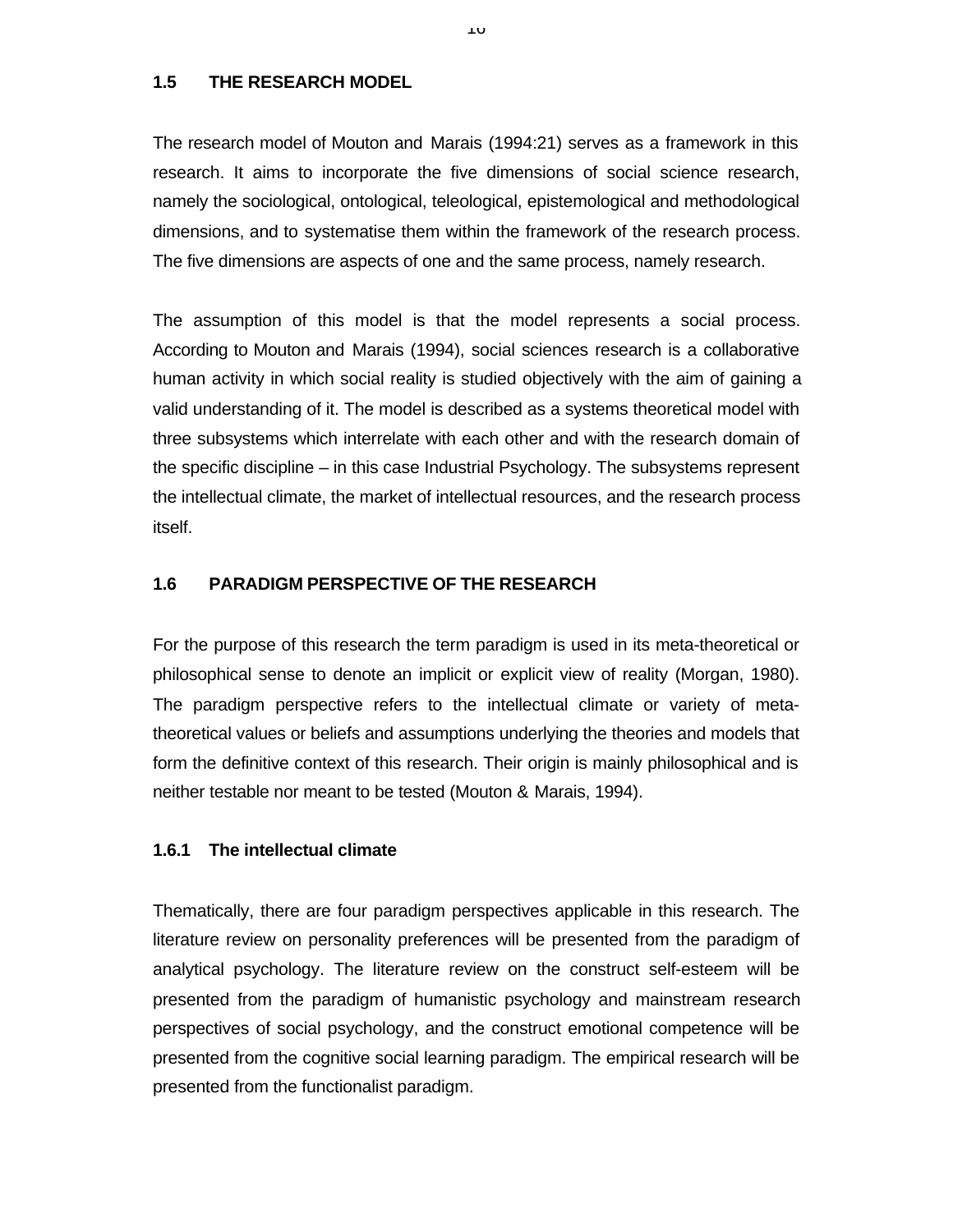The literature review will be presented from the following paradigmatic perspectives:

17

# *(a) The analytical paradigm (Psychodynamics)*

The basic assumptions of the analytical paradigm are the following (Feist & Feist, 2002):

- Humans are complex beings with many opposing poles. No one is completely introverted or totally extraverted; all male or all female; solely a thinking, feeling, sensing, or intuitive person; and no one proceeds invariably in the direction of either progression or regression.
- People are motivated partly by conscious thoughts, partly by images from their personal unconscious, and partly by latent memory traces inherited from their ancestral past. Their motivation comes both from causal and teleological factors.
- All people have some limited capacity to determine their lives. Through their will and with great courage, they can explore the hidden recesses of their psyche. People can recognise their shadow as their own, become partially conscious of their feminine or masculine side, and cultivate more than a single mental function.
- The purpose of personality development is individuation or self-realisation, the goal of bringing the opposing forces into balance.
- *(b) The humanistic paradigm*

The basic assumptions of the humanistic paradigm are the following (Quitmann, 1985):

- People are responsible beings with the freedom of will to choose between various options.
- People are involved in a dynamic and ongoing growth process, in which they try to realise their potential and to be truly themselves.
- Individuals should be studied as an integrated whole.
- Individuals should be seen as dignified beings.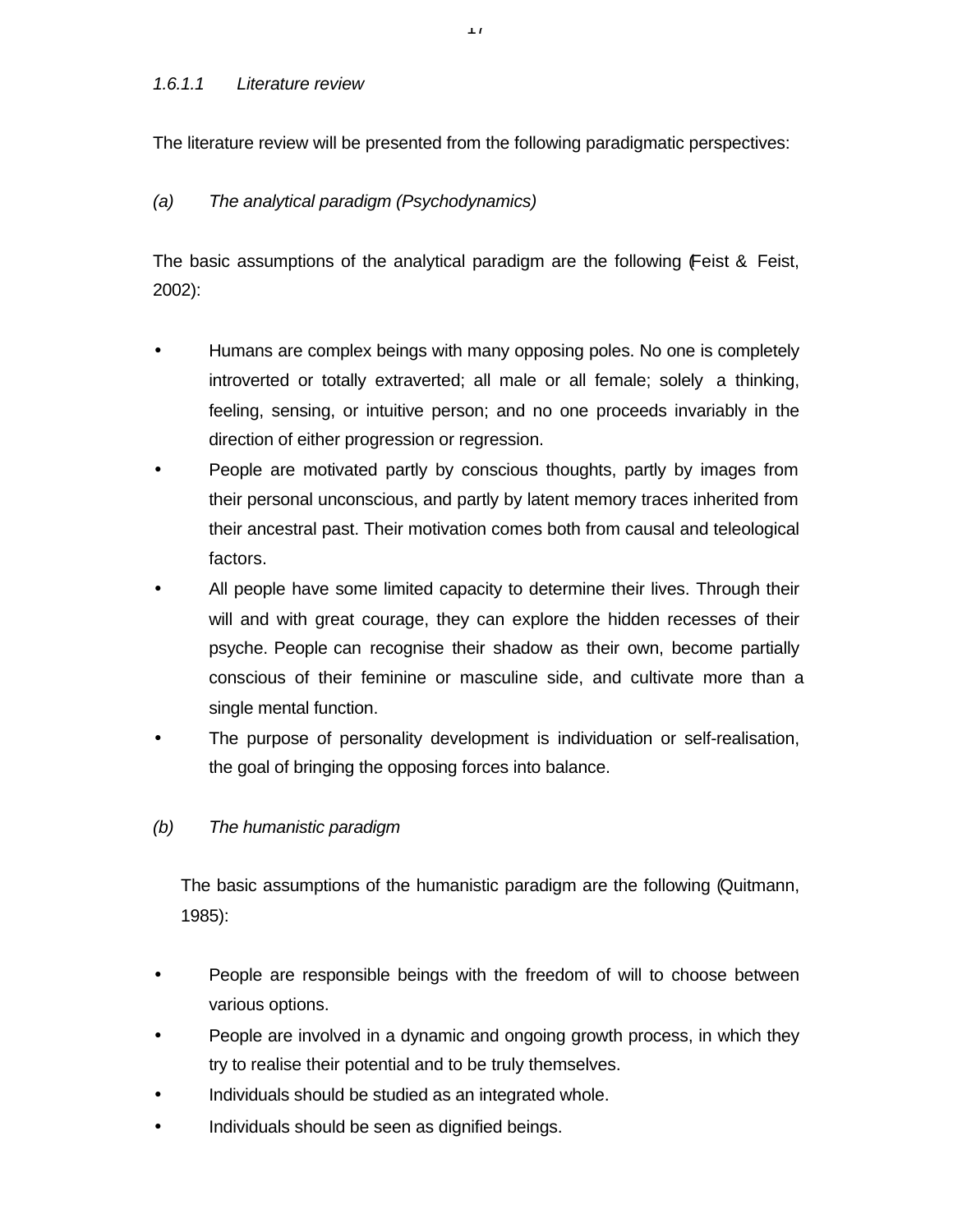- The nature of humans is positive; individuals participate actively in determining their own behaviour; and
- Human existence is intentional. This forms the basis of human identity.

# *(c) The cognitive social learning paradigm*

The basic assumptions of the cognitive social learning paradigm are the following (Mischel, 1999):

- Humans have the capacity to exercise control over the nature and quality of their lives. People are forward-looking, purposive, unified, cognitive, affective, and social animals who are capable of evaluating present experiences and anticipating future events on the basis of the goals they have chosen for themselves.
- People are the producers as well as the products of social systems. They shape their social and cultural environments through their individual efforts, by proxy, and by their collective efforts.
- Personality is molded by an interaction of behaviour, personal factors (especially cognition), and the environment. People have the capacity to think, anticipate, plan, and evaluate their actions. Although the environment may help shape behaviour, cognitive and behaviour factors interact with environmental forces to produce human performance.
- People have the capacity for reflective self-consciousness; not only can they think but they can think about thinking.
- Cognitive factors, such as expectancies, subjective perceptions, values, goals, and personal standards, play important roles in shaping personality.
- Behaviour stems from relatively stable personal dispositions and cognitiveaffective processes interacting with a particular situation.
- Apparent inconsistencies in a person's behaviour are due neither to random error nor solely to the situation. Rather, they are potentially predictable behaviours that reflect stable patterns of variation within a person. A person's behaviour will change from situation to situation but in meaningful manner.
- Cognitive-affective units include people's encoding strategies, or their way of construing and categorising information; their competencies and selfregulatory plans; their expectancies and beliefs about the perceived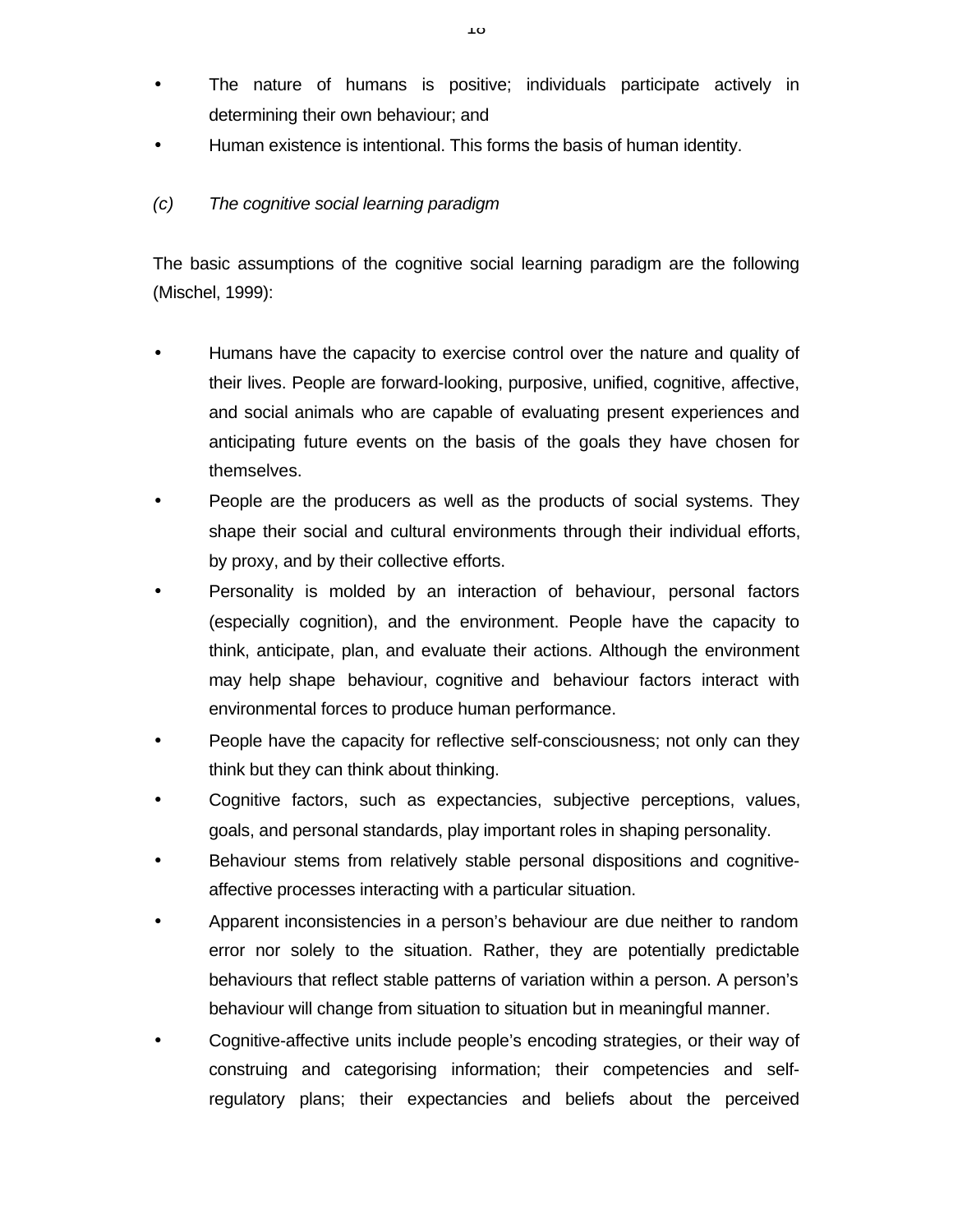consequences of their actions; their goals and values; and their affective responses.

# *1.6.1.2 Empirical research*

The empirical research will be presented from the functionalist paradigm. According to Morgan (1980:608), the following are the important assumptions of the functionalist paradigm:

- The functionalistic perspective is primarily regulative and pragmatic in its basic orientation.
- It is concerned with understanding society in a way which generates useful empirical knowledge.
- Society has a concrete, real existence, and a systemic character oriented to produce an ordered and regulated state of affairs.
- It encourages an approach to social theory that focuses upon understanding the role of human beings in society; and
- Behaviour is always seen as being contextually bound in a real world of concrete and tangible social relationships.

According to the classic functionalist William James (Jordaan & Jordaan, 1989:17), the basic proposition of functionalism "was that people have consciousness which fulfils certain functions aimed at enabling them to adapt to their environment". Consciousness establishes the relationship between the functions that are performed by an individual and behaviour. According to the functionalists, adaptive behaviour is promoted through the learning process (acquisition of knowledge and skills) (Jordaan & Jordaan, 1989:19).

Thematically the empirical study will be on the variables personality preferences, selfesteem, and emotional competence.

## **1.6.2 The market of intellectual resources**

The market of intellectual resources refers to the collection of beliefs which has a direct bearing upon the epistemic states of scientific statements. There are two major types that can be differentiated, namely theoretical beliefs about the nature and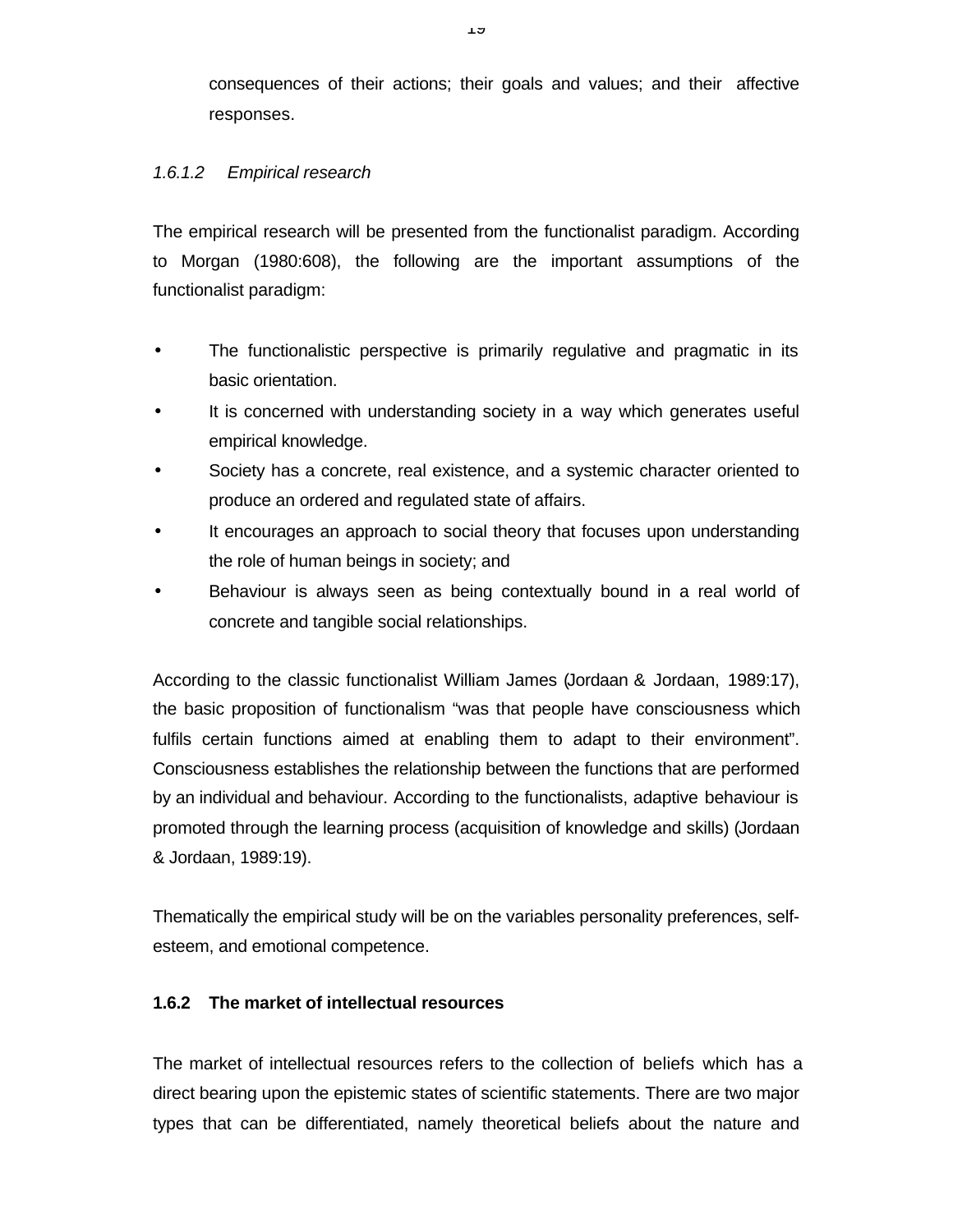structure of phenomena, and methodological beliefs concerning the nature and structure of the research process. For the purpose of this research the theoretical models; conceptual descriptions about personality preferences, self-esteem, and emotional competence; central hypothesis; and theoretical and methodological assumptions are presented.

#### *1.6.2.1 Metatheoretical statements*

The metatheoretical assumptions represent an important category of assumptions underlying the theories, models and paradigms of this research. The metatheoretical values and beliefs have become part of the intellectual climate of a particular discipline in the social sciences (Mouton & Marais, 1994:21). Metatheoretical statements are presented on the following:

## *(a) Industrial and Organisational Psychology*

This research project is undertaken in the context of Industrial and Organisational Psychology, which is conceptually described as the application of psychological principles, theory, and research to the work setting. It includes a study of the factors that influence work behaviour such as socio-cultural influences, employment-related legislation, personality, gender, race/ethnicity, and life span development. With reference to this research, personality preferences, self-esteem and emotional competence as determinants of leader effectiveness are researched.

The industrial and organisational psychologist recognises the interdependence of individuals, organisations, and society, and the impact of factors such as increasing government influences, growing consumer awareness, skill shortage, and the changing nature of the workforce. The industrial and organisational psychologist facilitates responses to issues and problems involving people at work by serving as an advisor and catalyst for business, industry, labour, public, academic, community, and health organisations. The industrial and organisational psychologist is a scientist who derives principles of individual, group, and organisational behaviour through research; a consultant and staff psychologist who develops scientific knowledge and applies it to the solution of problems at work; and a teacher who trains in the research and application of Industrial and Organisational Psychology (Landy & Conte, 2004:6, 7).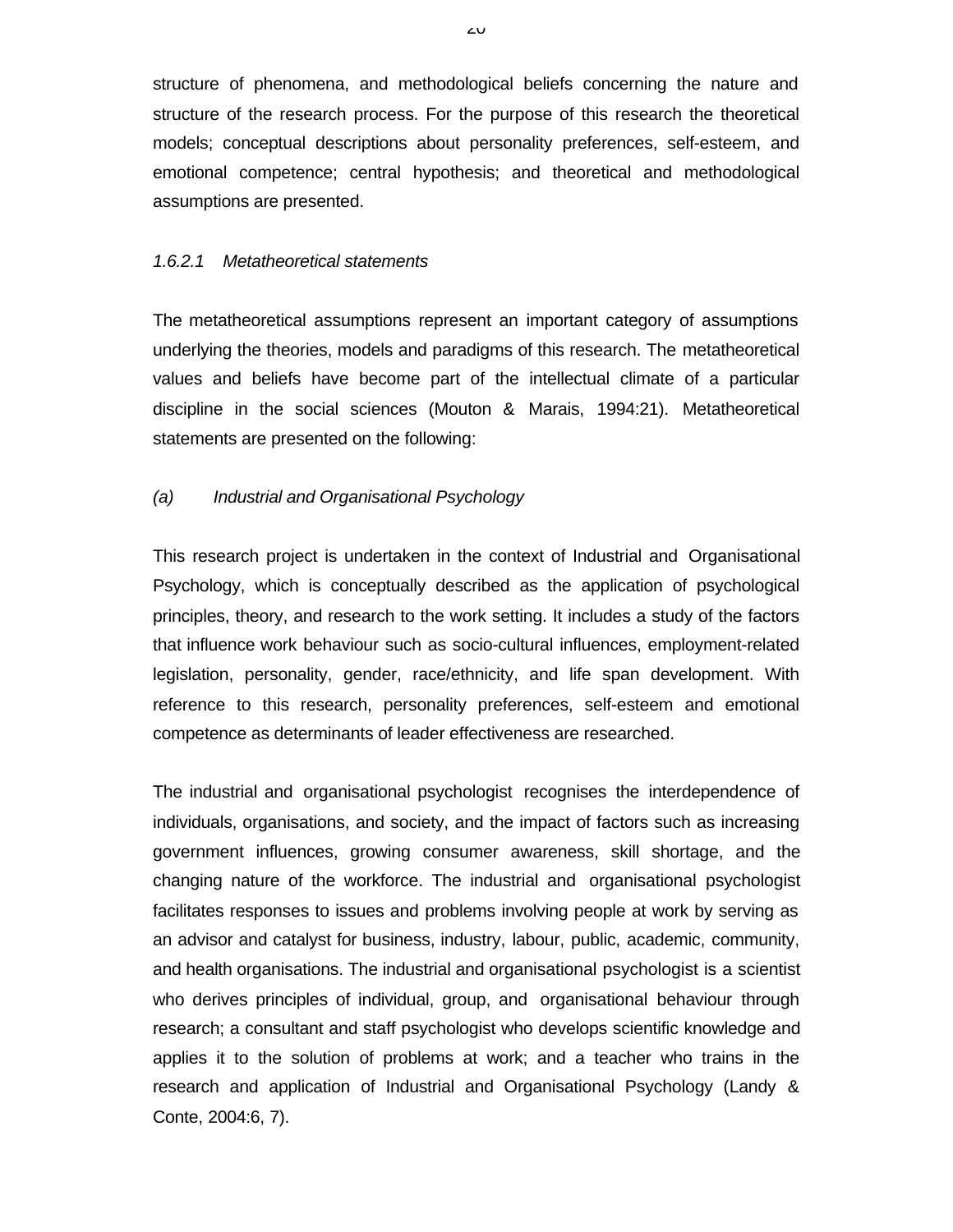The relevant sub-fields of Industrial and Organisational Psychology included in this research are Growth Psychology, Personnel Psychology and Psychometrics.

# *(b) Growth Psychology*

Growth Psychology is the umbrella concept for all theories and concepts referring to growth and psychological development. Growth Psychology is concerned not with the sick side of human nature (psychological illness) but with the healthy side (psychological well-being). The purpose of psychological growth is not to study a person with neuroses and psychoses, but to study the vast human potential for actualising and fulfilling one's capabilities and of finding deeper meaning in life. In short Growth Psychology attempts to expand, enlarge, and enrich knowledge about the human personality (Schultz, 1977:1).

Thematically this research focuses on the individual's growth capability and the mediating effect of the relationship dynamics between the constructs personality preferences, self-esteem and emotional competence on the growth potential of the human being.

In this context, Strümpfer (1990:265) suggests that Growth Psychology relates to one's using whatever potential is available as a catalyst for growth and well-being. Maslow (1970), who is included among the growth psychologists, based his theory of self-actualising psychology on the healthy, creative individual, stressing people's desire to achieve to their highest potential which is transpersonal states of being and the expression of meta-values such as wholeness, completeness and selfsufficiency. According to Maslow (1970), the individual's striving for growth culminates in supreme development and the use of all of his/her capabilities and qualities. He refers to self-actualisation and transpersonal states of being as growth motivation and its attainment means increased mental health.

## *(c) Social Psychology*

Social Psychology is an area within Psychology that focuses on the influence of people on one another. Social Psychology attempts to make significant contributions in the areas of measuring, understanding, and changing attitudes; communication patterns; the ways in which group activities can satisfy individual needs; and group decision-making processes (Robbins,1998:20).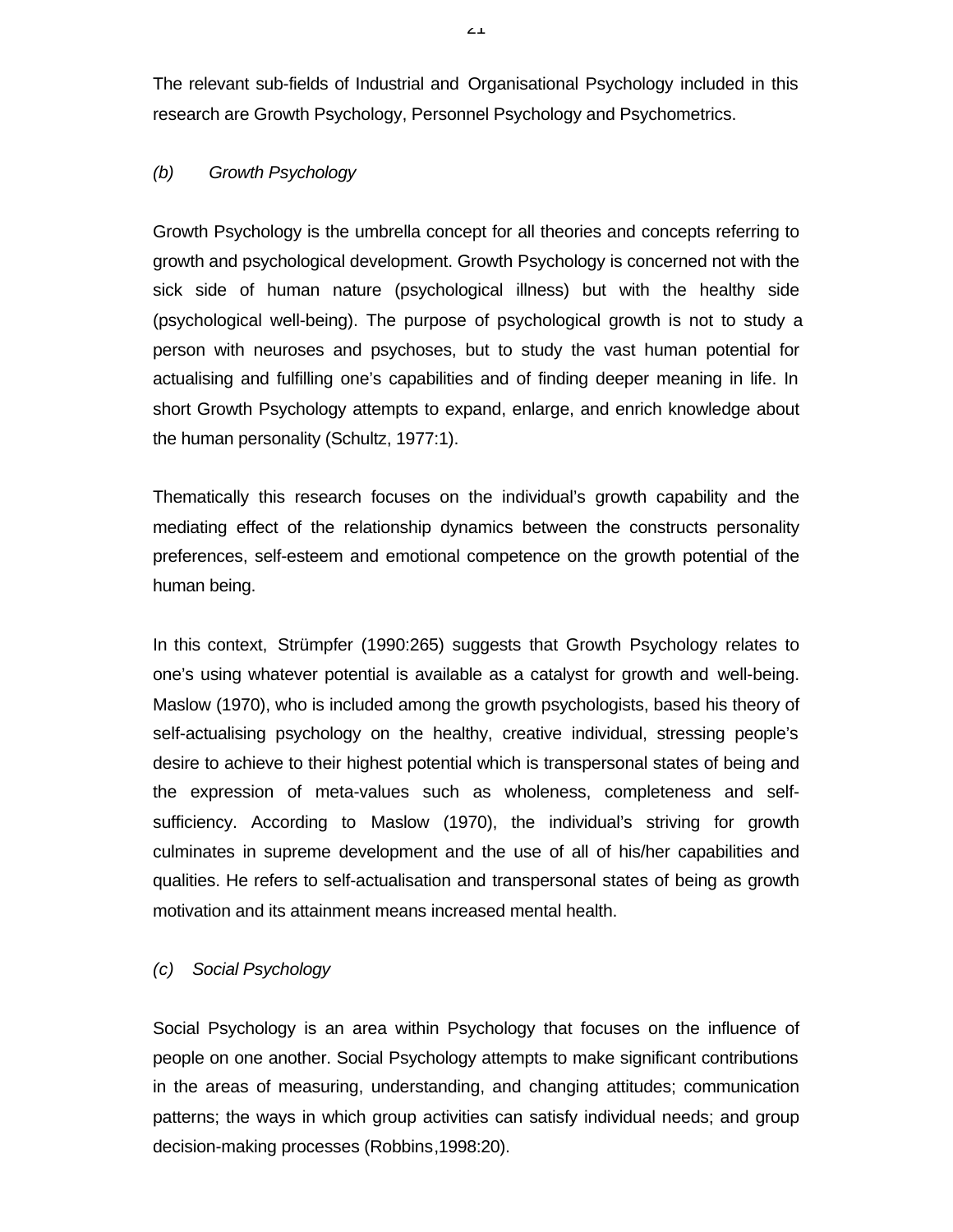#### *(d) Personnel Psychology*

Within the field of Industrial and Organisational Psychology, the study of Personnel Psychology pays attention to the measurement of personality characteristics of individuals. The study of personality focuses on the individual person's characteristics and the similarities and differences between people (Meyer, Moore & Viljoen, 1994).

Although the study of personality can be undertaken from different paradigm perspectives, this research will focus on Analytical Psychology, Humanistic Psychology, Social Psychology and Cognitive Social Learning paradigms. The Analytical Psychology paradigm includes Jung's Psychological Type theory of Jung (1921, 1959) and the Myers-Briggs Personality Type theory of Myers (1987).

The Humanistic paradigm includes the theories of Rogers (1959; 1963) and Maslow (1970) on self-esteem. Social Psychology includes classical and contemporary research on the construct self. The Cognitive Social Learning paradigm includes the cognitive-affective theories of Mischel (1999) and Worline et al. (2002).

Personnel Psychology focuses on the psychological elements of the employee (Plug, Meyer, Louw & Gouws, 1986). The correlation between people's psychological elements (personality preferences and self-esteem) and specific behavioural responses (emotional competence) are examined in this research.

#### *(e) Psychometrics*

This branch of Psychology relates to the principles and practices of psychological measurement such as the development and standardisation of psychological tests and related statistical procedures (Plug et al., 1986:295). Psychometrics puts researchers in a position to measure behaviour in various forms, offering different explanations for inter- and intrapersonal functioning. In this research, questionnaires are used to measure individuals' personality preferences, self-esteem and emotional competence.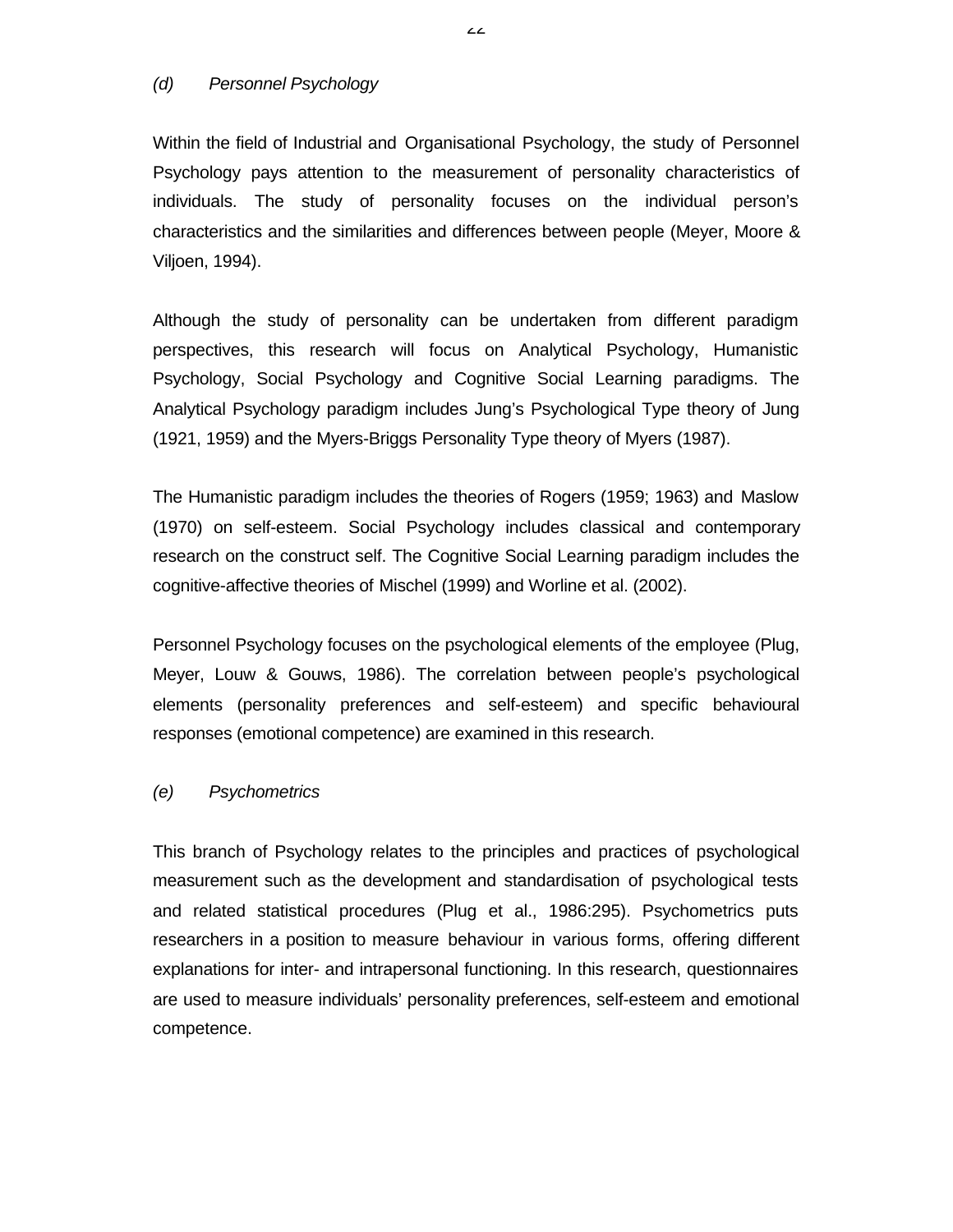## *1.6.2.2 Theoretical models*

The theoretical beliefs which are described here are testable statements about the what (prescriptive) and why (interpretative) of human behaviour and social phenomena. These include all statements which form part of hypotheses, typologies, models, theories and conceptual descriptions (Mouton & Marais, 1994:21).

In this research the theoretical models will be based on the following:

The literature review on personality preferences will be presented from the Analytical Psychology perspective more specifically the Psychological Type theory of Jung (1921, 1959) and the Personality Type theory of Myers (1987).

The literature review on self-esteem will be presented from the Humanistic paradigm and the perspectives of Social Psychology. The specific theories that will be reviewed are Rogers' (1959; 1963) and Maslow's (1970) conceptualisation of self-esteem, classical and contemporary viewpoints of self-esteem and related constructs such as self and social identity. The self-esteem model of James Battle (1992) will apply to this research. The underlying strength of this model is its applicability to the work setting.

The literature review on emotional competence will be presented from the paradigmatic perspective of the Cognitive Social Learning theories, more specifically the cognitive-affective personality system of Mischel (1990, 1999) and the dynamic self-regulation system of Worline et al. (2002). The emotional competence model of Wolmarans and Martins (2001) will apply to this research. The underlying strength of this model is its relatedness to the South African organisational context.

## *1.6.2.3 Conceptual descriptions*

The following conceptual descriptions serve as points of departure for discussions in this research:

## *(a) Emotional intelligence*

Based on the various definitions of emotional intelligence provided in the literature, emotional intelligence will be defined for the purpose of this research as a particular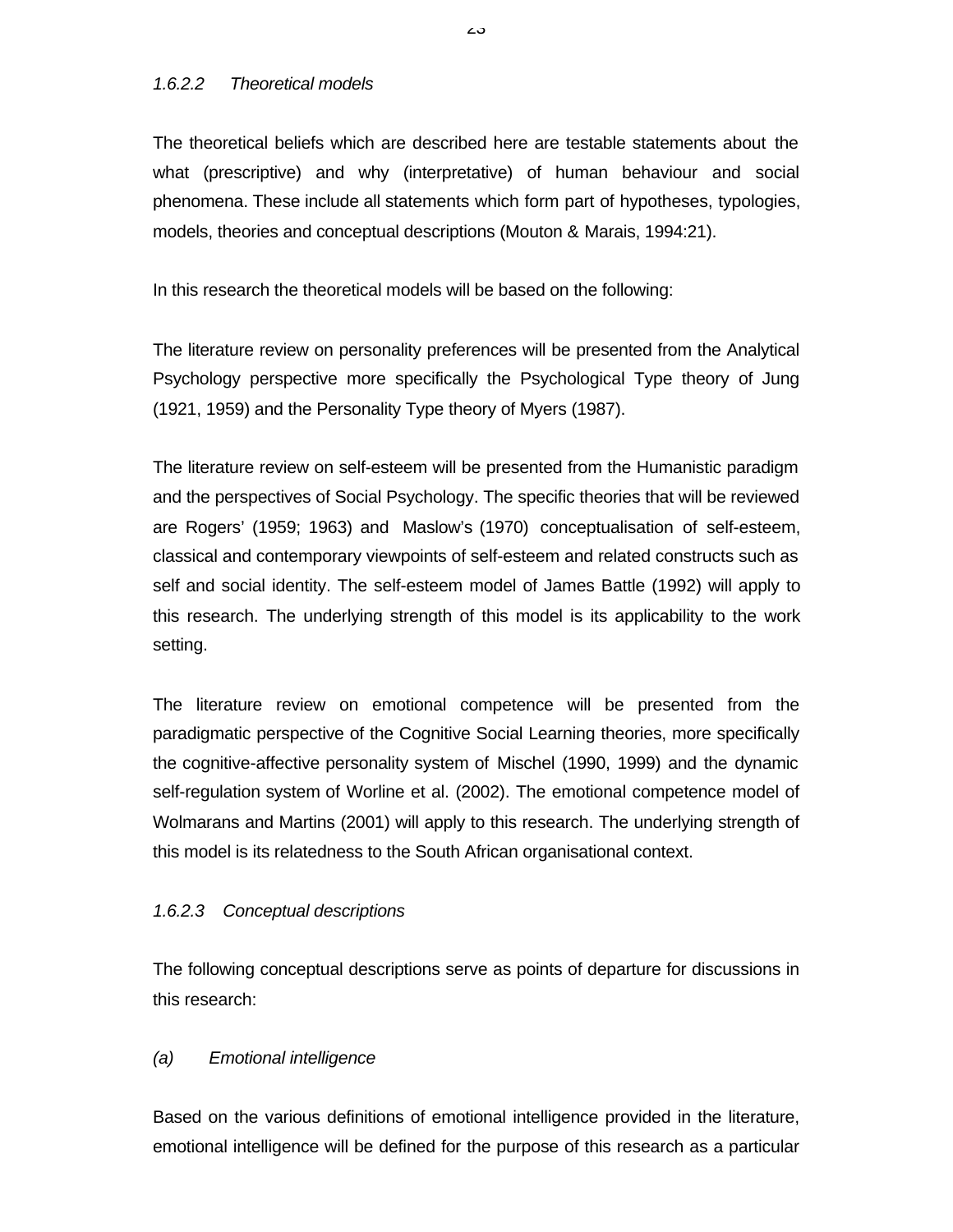set of learned abilities and knowledge-building attitudes which enable individuals to tap into their feelings and emotions as a source of energy to foster selfunderstanding, personal effectiveness in interpersonal relations and the ability to achieve personal goals in a socially and culturally appropriate manner (BarOn, 1997; Cooper & Sawaf, 2000; Eisenberg, Cumberland, & Spinrad, 1998; Fox & Spector, 2000; Gardner, 1993; George, 2000; Goleman, 1998; Martinez, 1997; Martinez-Pons, 2000; Mayer & Salovey, 1990; Orbach, 1999; Saarni, 1997; Salovey & Mayer, 1997; Thorndike, 1920; Wolmarans, 2002).

The term "emotions" in the concept emotional intelligence is used broadly to refer to affect, which includes both moods and emotions (George, 2000).

#### *(b) Emotional competence*

Emotional competence refers to the workplace application of emotional intelligence abilities. It is developable and can be learned (Goleman, 1995, 1998; Saarni, 1997). For the purpose of this research, emotional competence will be defined as the demonstration of self-efficacious behaviour in emotion-eliciting social transactions. It is the capacity and skill to respond emotionally (with feeling), yet simultaneously and strategically apply knowledge about emotions and express emotions in relationships with others. Individuals with well-developed emotional competence can both negotiate their way through interpersonal exchanges and regulate their emotional experiences in a variable and challenging socio-cultural environment. Emotional competence implies a sense of psychological well-being (a positive inner state of being) and an ability to skillfully, creatively and confidently adapt in an uncertain, unstructured, and changing socio-cultural environment (Goleman, 1995, 1998; Saarni, 1999; Wolmarans, 2002; Worline et al., 2002).

#### *(c) Leader*

The term leader will be used in this research to refer to individuals who are responsible for guiding the design, implementation, and monitoring of the organisation's moral environment. Leaders are also stewards of people and resources; they develop vision, set agendas, innovate, work from a long-term view, and inspire people (Weiss, 2002). According to Day (2001), the essence of leadership is social exchange, or the building of networked relationships among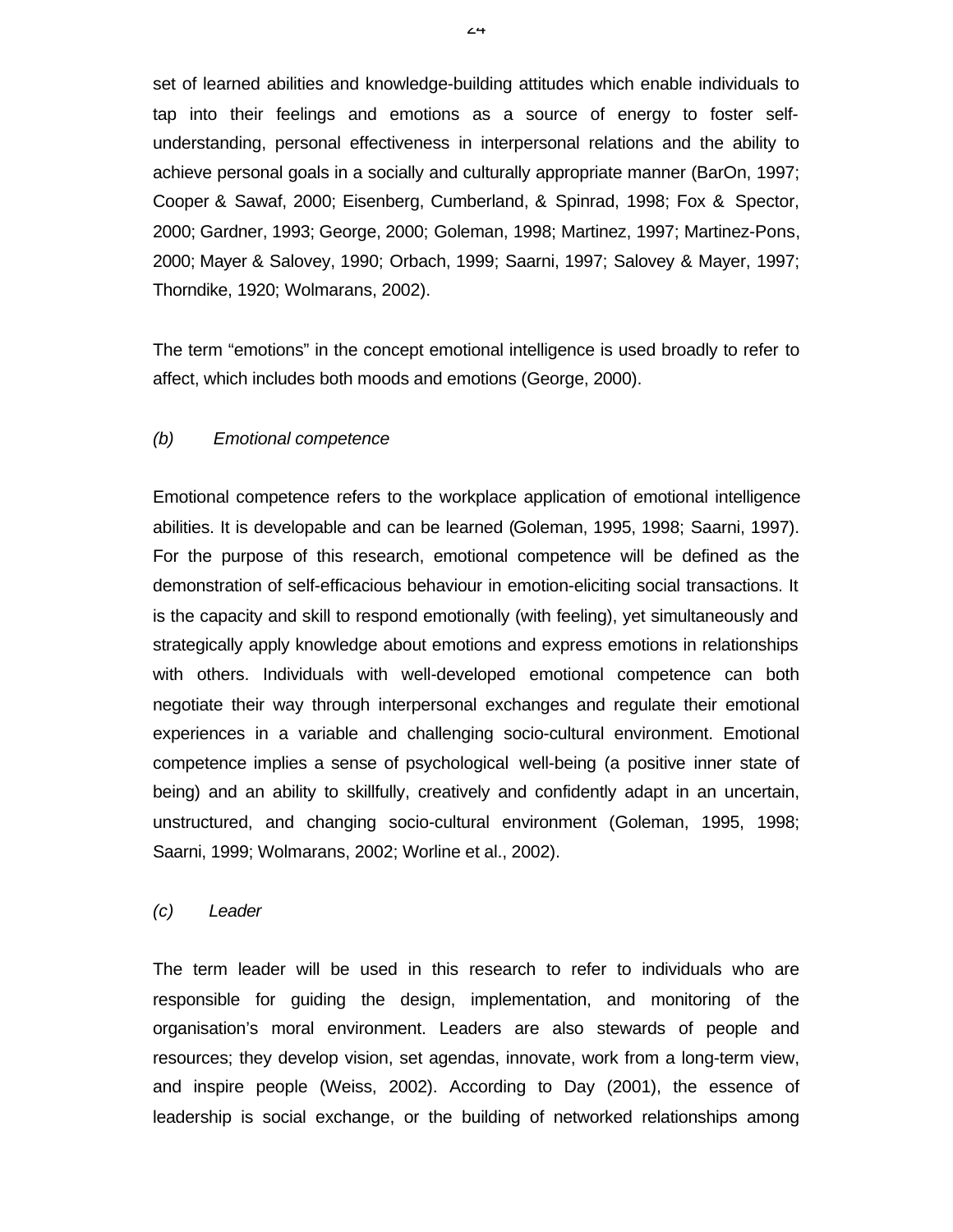individuals that enhance cooperation and resource exchange in creating organisational value.

### *(d) Leader development*

Leader development concentrates on developing, maintaining, or enhancing individual leader attributes such as knowledge, skills, and abilities (Day, 2001). The concept leader development is defined for the purposes of this research as follows:

Leader development is the process of educating, training and developing individual managers through planned learning events, which are based on individual and organisational needs. It entails a life-long, continuous learning process across the life span and career of the individual. The learning process is aimed firstly at increasing individual self-awareness and equipping the individual with the necessary knowledge, values, life and emotional competence to unlock his or her unique potential in managing his or her personal transformation, and secondly at equipping the individual with the relevant business knowledge and skills to enable the individual to fulfill his or her leadership roles in a capable, efficient and effective manner (Bass & Avolio, 1994; Day, 2001; Hay, 1995; Landy & Conte, 2004; Nadler, 1989; Weiss, 2002; Wolmarans, 2002).

The end-result of all development efforts is an empowered individual who values his/ her intrinsic worth and who has the confidence in his/her ability and who has the will to pursue and further the collective goals of the organisation, while retaining his/her individual value and uniqueness. For the purpose of this research, the emphasis of leader development will be the influence of individual differences, as defined by personality preferences and self-esteem, on the development of emotional competence.

## *(e) Personality*

Personality refers to the human psyche as defined by Jung (1959, 1971). The psyche is seen as a complex network of systems interacting with each other. Psychic energy flows continually from one system to another, in a constant striving for harmony. Personality development is viewed as a dynamic process, which takes place throughout life as the primary development task of a person's individuation or selfactualisation.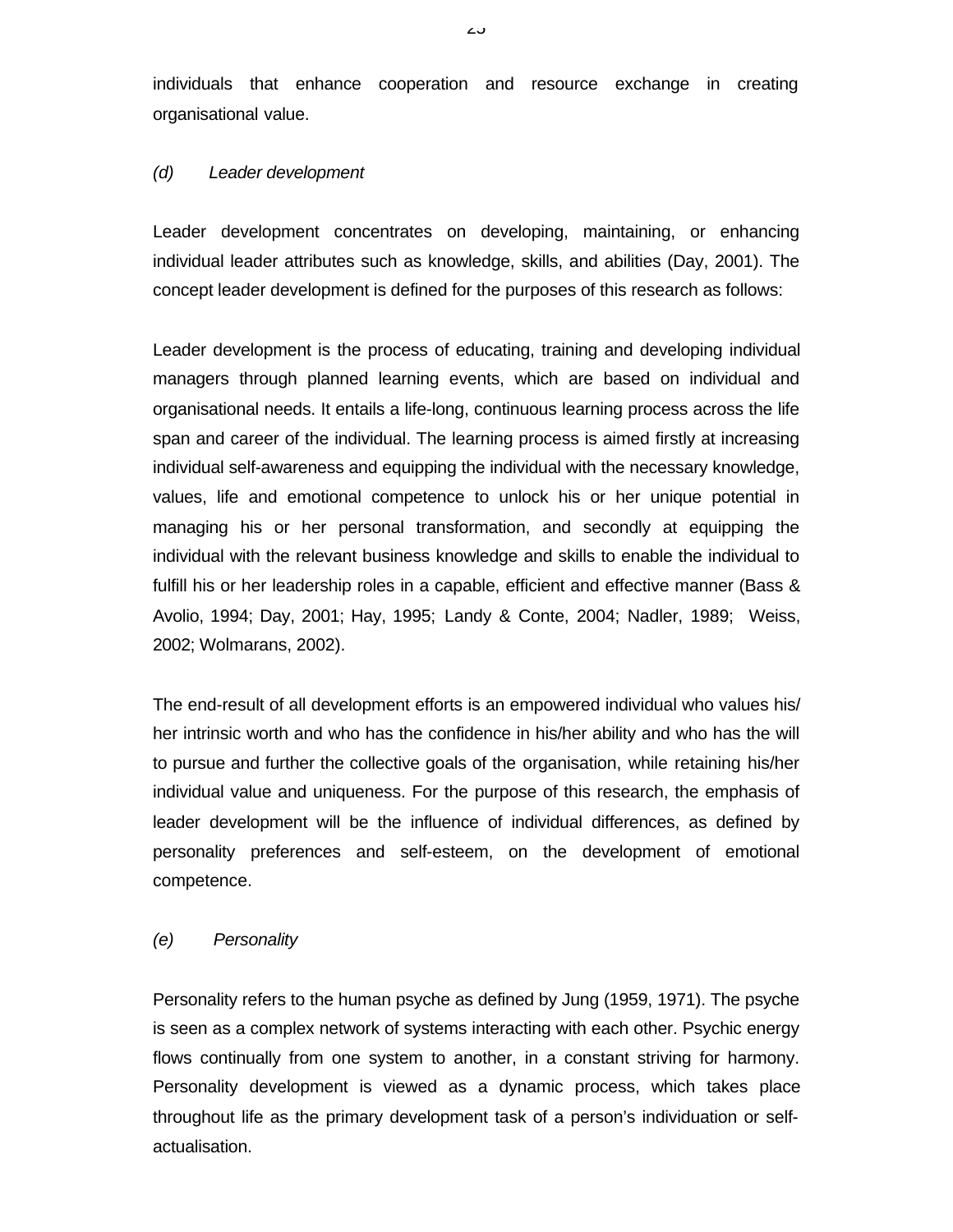### *(f) Personality preferences*

Personality preferences are defined as patterns in the way people prefer to perceive and make judgments (Jung, 1971, 1990). Apart from a dominant attitude, each person uses consciously, and in a specific way, the mental functions of perception and judgment (or decision-making) when observing his/her world and assigning meaning to the experience.

A mental function is described as a particular form of psychic activity that remains the same in principle under varying conditions (Jung, 1971). By combining an individual's dominant attitude and function, his/her basic personality type may be determined. Personality types differ in interests, values, needs and cognitive-affective responses (Jung, 1971).

Based on Jung's (1921, 1959, 1971, 1990) theory of psychological types and Myers and Briggs' (Myers, 1987) theory of personality type, personality preferences are defined for the purposes of this research as the dominant and conscious attitude or predisposition to either act (in the case of a dominant extraverted attitude) or react (in the case of a dominant introverted attitude) in a characteristic direction when (a) observing one's outer world (which may be directed toward either seeking sensory data or being guided by inspirational hunches), and (b) assigning meaning to each experience (which may entail either the subjective evaluation of experiences in terms of emotions or the objective, logical and reasonable interpretation of people, things and events).

## *(g) Self-esteem*

Self-esteem, in the context of this research, is defined as a socially constructed emotion denoting feelings and perceptions about one's multiple self-concepts and self-images which are based on the psychological need for acceptance and belonging within one's social group, the desire for efficacious and authentic functioning, competence and achievement in comparison to other members of one's group (Battle, 1992; Baumeister & Leary, 1995; Hewitt, 2002; Maslow, 1970).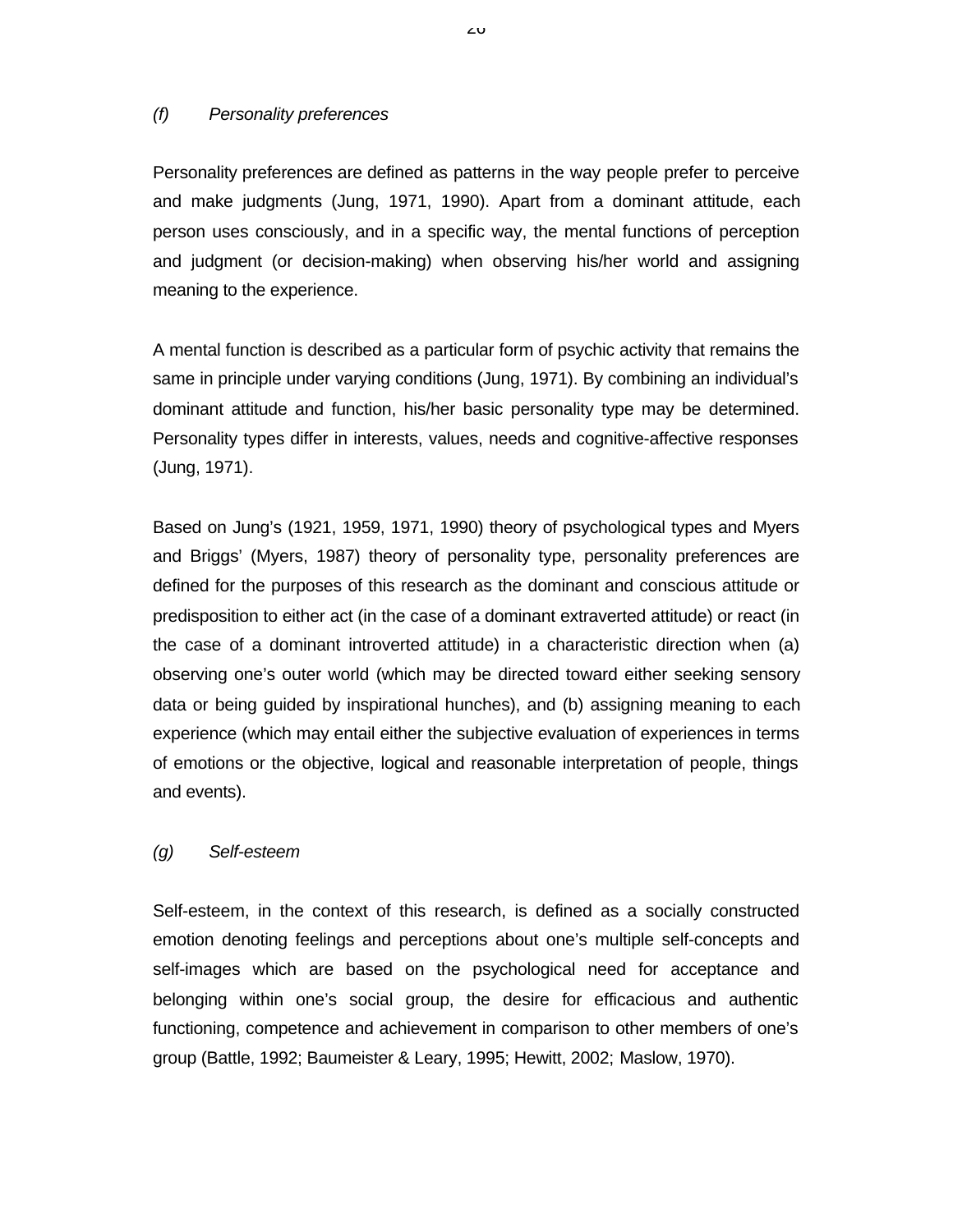#### **COMMENT**

Whilst on the topic of theoretical models and theory, it is important to note Rotter's views. According to Rotter (1990:489-493), the sound theoretical basis of constructs and concepts is extremely important because this leads to an exactness of definition. Rotter (1990) states that the heuristic value of a construct or concept is based on the precision of its definition. Rotter (1990) suggests that when defining a construct or concept is should be done in language that is careful and precise. He maintains that the value of a construct or concept is enhanced if it is imbedded in a broader theory of behaviour. What concerns Rotter (1990) is that many psychologists are inadequately trained in theory not the memorising of some principles or hypothesis, but in understanding the characteristics of good theory and bad theory, principles of theory construction, and the use of theory to tackle applied problems. Researchers need to fully understand the constructs and concepts they are dealing with. If psychology is to advance in its understanding of human behaviour it needs to build on past research and, according to him, researchers should avoid using new terms for old concepts, thereby ignoring the research theory originally accumulated.

Thus Rotter (1990) warns that unless psychologists concentrate on the development and use of proper theory (not fads), genuine progress in psychology will suffer. In this regard E.R. Guthrie, in his 1946 presidential address to the American Psychological Association (Rotter, 1990:493), stated: "Unless psychologists maintain interest in general theory the fields of psychology will increasingly become independent collections of undigested facts".

The value of the above has directed the researcher into ensuring that the constructs and concepts, in this research, are well founded and that the research is based on sound theory.

#### *1.6.2.4 Central hypothesis*

The central hypothesis of the research can be formulated as follows:

Individuals with a particular personality preference will demonstrate a different level of self-esteem and emotional competence than individuals with other personality type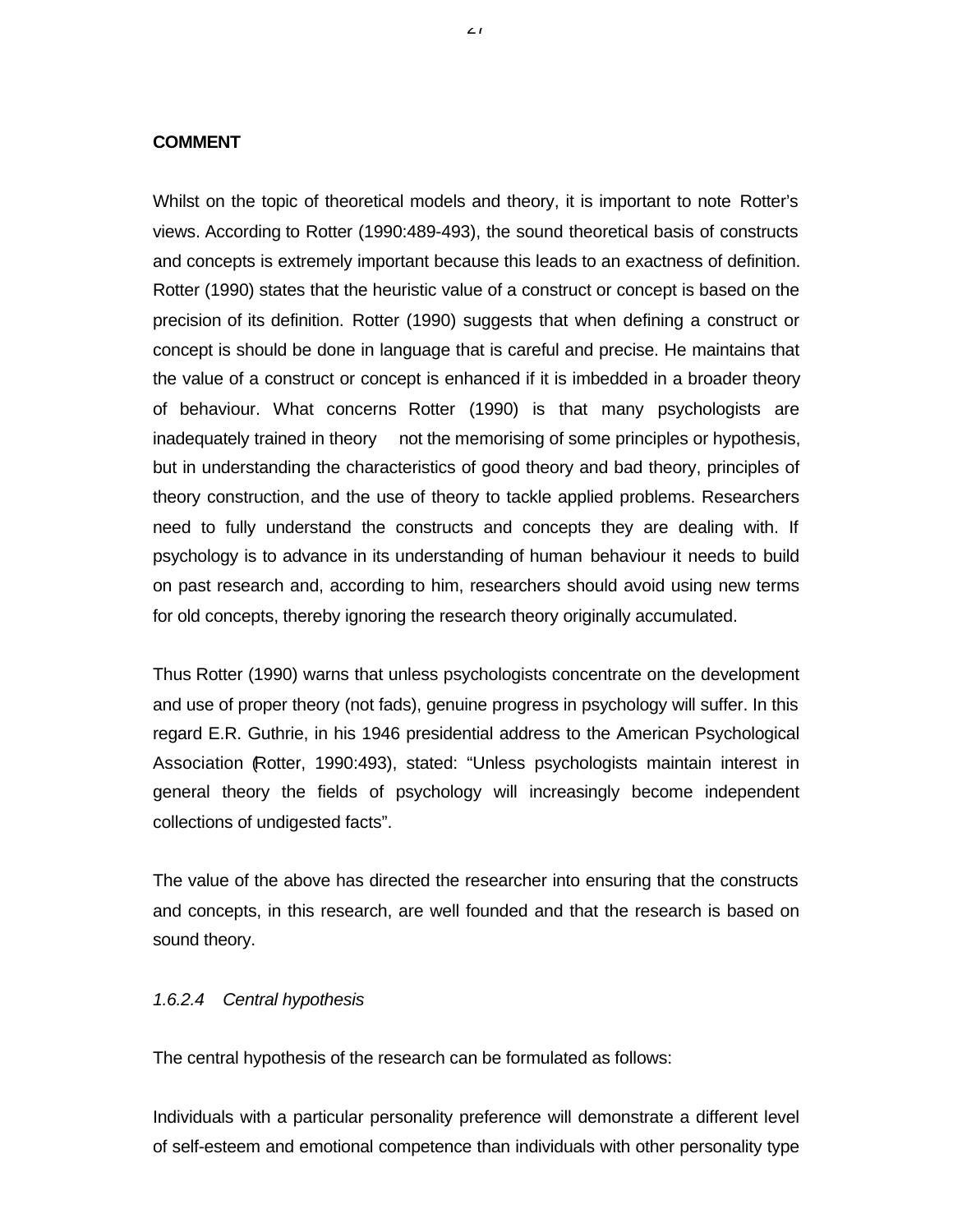preferences. Individuals with a high self-esteem will demonstrate a higher level of emotional competence than individuals with a low self-esteem.

# *1.6.2.5 Theoretical assumptions*

Based on the literature review, the following theoretical assumptions are addressed in this research:

- There is a need for basic research that seeks to isolate personality type preferences attributed to self-esteem on the one hand, and emotional competence on the other hand.
- Personality type development, self-esteem development and the development of emotional competence are a process, not an end product.
- Environmental, biographical and psychological factors such as socio-cultural background, race/ethnicity, gender, lifespan development, personality and self-esteem will influence the development and demonstration of emotional competence.
- Poor personality type development is a major underlying reason for low selfesteem and low emotional competence.
- High self-esteem is a major underlying reason for over-estimation in selfevaluation of 360° assessments of emotional competence.
- The construct self-esteem is multi-dimensional and can be modified by external factors.
- Knowing an individual's personality preferences, particularly the dominant and non-preferred functions, will increase understanding of his/her global personality profile.
- Personality preferences reveal themselves in a bipolar mode along a continuum.
- Identification of an individual's emotional competence sub-scale characteristics will aid in determining his/her general emotional competence.
- Identifying the relationship between an individual's personality preferences, self-esteem, and emotional competence, will aid in an understanding of individual differences in the demonstration and development of emotional competence.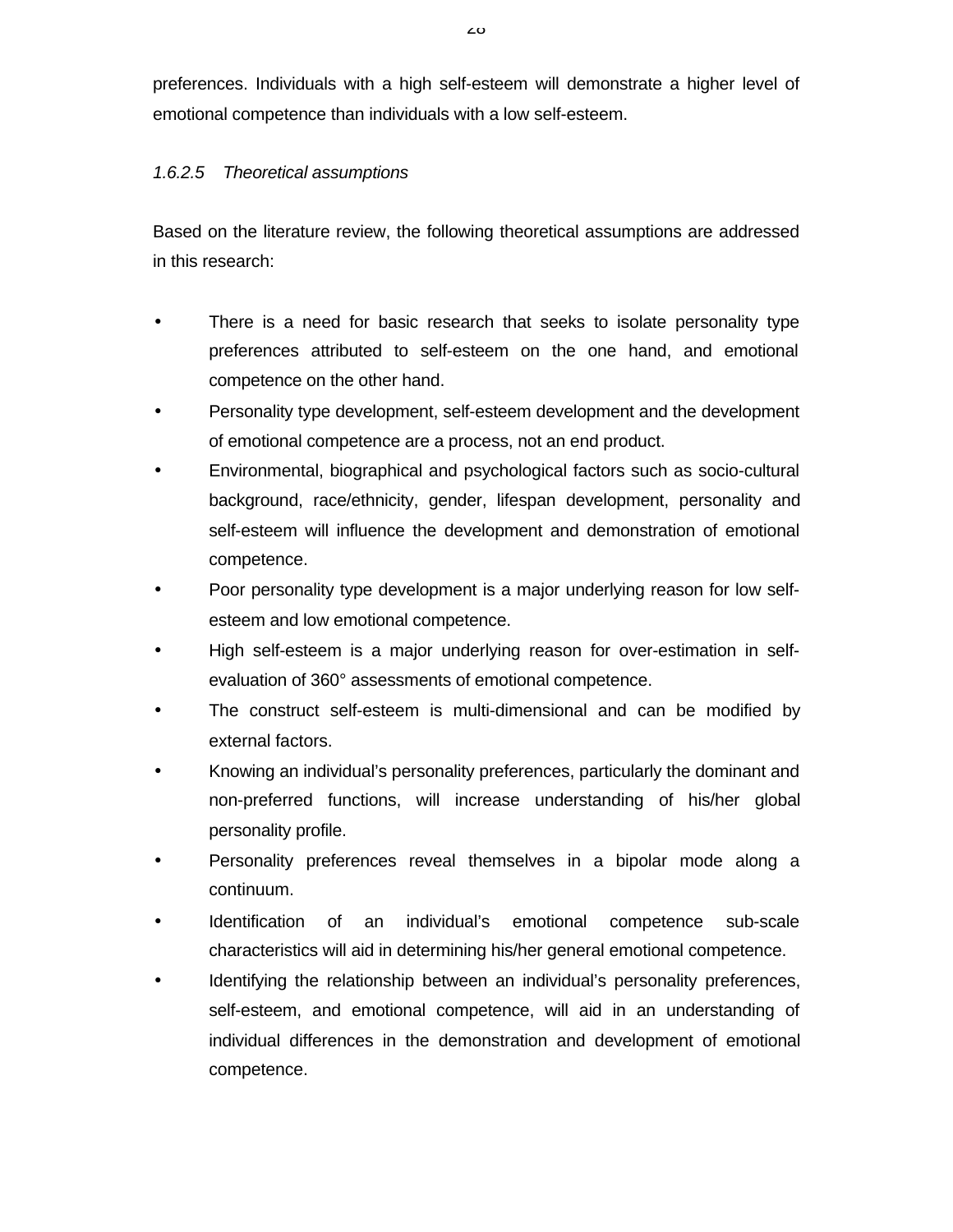### *1.6.2.6 Methodological assumptions*

Methodological assumptions are beliefs concerning the nature of social science and scientific research. Methodological beliefs are more than methodological preferences, assumptions, and presuppositions about what ought to constitute good research. There is a direct link between methodological beliefs and the epistemic status of research findings (Mouton & Marais, 1994:23). The following main epistemological assumptions are the methodological assumptions that affect the nature and structure of the research domain and these relate to methodological choices, assumptions and suppositions that make for good research:

## *(a) Sociological dimension*

The sociological dimension conforms to the requirements of the sociological research ethic that makes use of the research community for its sources of theory development. Within the bounds of the sociological dimension research is experimental, analytical and exact, since the issues that are being studied are subject to quantitative research and analysis (Mouton & Marais, 1994:11). This research focuses on the quantitative analysis of variables and concepts as described in chapters 5 and 6.

## *(b) The ontological dimension*

The ontological dimension of research encompasses that which is investigated in reality. It relates to the study of human activities and institutions whose behaviour can be measured. This research measures properties of the constructs personality preferences, self-esteem and emotional competence. The research looks at the individual as a leader and it researches the emotional aspects of his (her) behaviour.

## *(c) The teleological dimension*

This dimension suggests that the research should be systematic by nature and goal directed. It is important therefore to state the problem being investigated and relate it to the research goals. The research goals are explicit in this research, namely to measure the relationship between personality preferences, self-esteem and emotional competence. Furthermore in practical terms the teleological dimension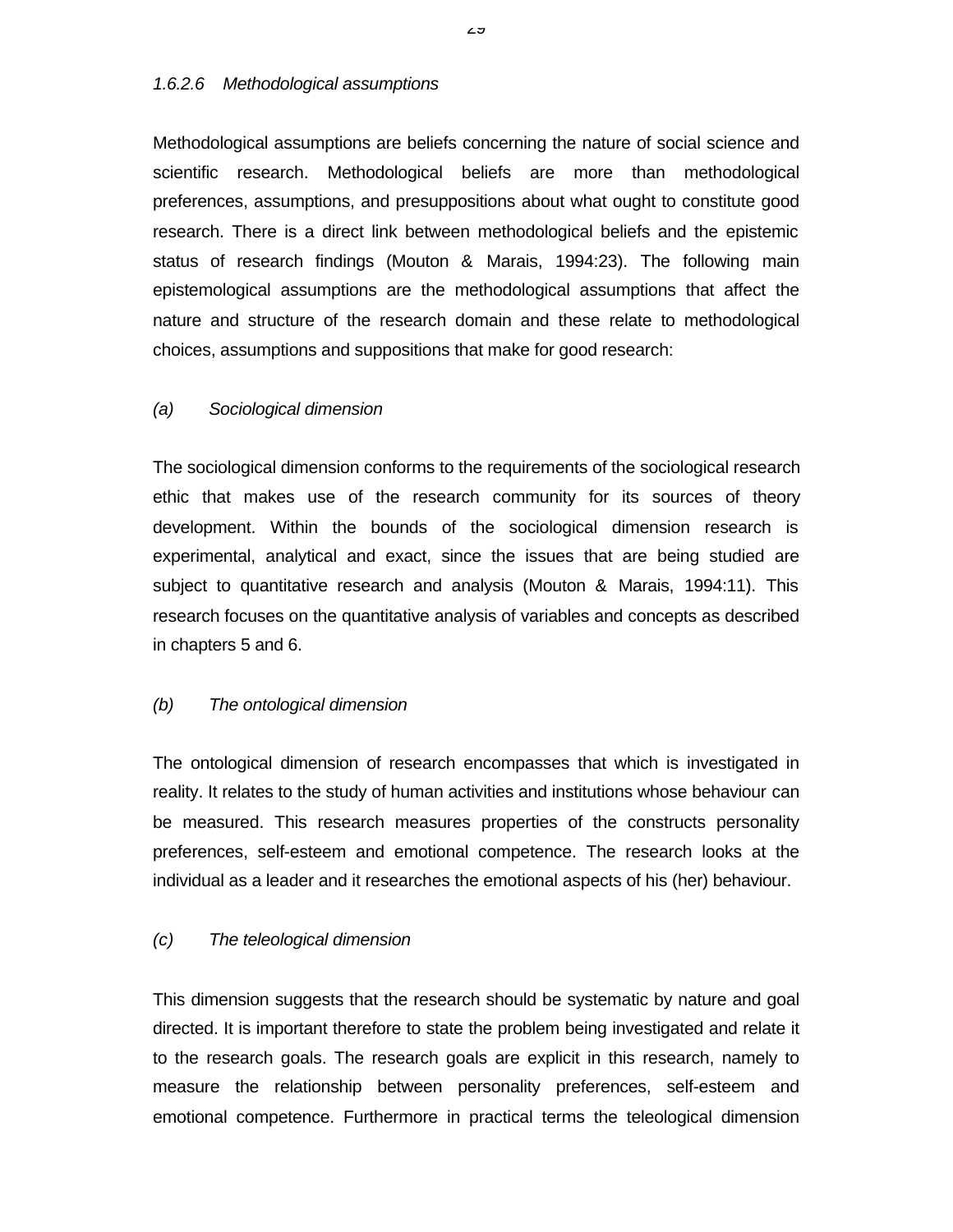looks to furthering the field of Industrial and Organisational Psychology by providing it with knowledge that can enable a person to function optimally in an organisation.

# *(d) The epistemological dimension*

According to Mouton and Marais (1994:14) this dimension relates to the quest for truth. A primary aim of research in the social sciences is therefore to generate valid findings which approximate reality as closely as possible. This research attempts to achieve this truth through a good research design and the achievement of reliable and valid results.

# *(e) The methodological dimension*

Methodological assumptions are beliefs concerning the nature of social science and scientific research. Methodological beliefs are more than the methodological preferences, assumptions and presuppositions about what ought to constitute sound research (Mouton and Marais, 1994:17). An optimal research design, incorporating relevant methods, will be used to test the theoretical hypothesis.

Research methodologies can be classified as qualitative and/or quantitative. In this research both methods will be used. Qualitative (exploratory and descriptive) research will be presented in the form of a literature review on personality preferences, self-esteem and emotional competence. Quantitative or explanatory research will be presented in the empirical study.

According to Kerlinger (1986), simple random sampling is the basis for much of the thinking and procedures of modern research and as such will also be the procedure followed for this research.

In terms of person roles, the following is relevant:

- The role of the first person is that of "student in psychology", psychoanalyst and researcher of human behaviour through the study of relevant literature on the topic, combined with the empirical study.
- The role of the second person is that of a human being, student, respondent and worker, and serves as the unit of study. In this research, the unit of study will be the sample of managers selected to participate in this study.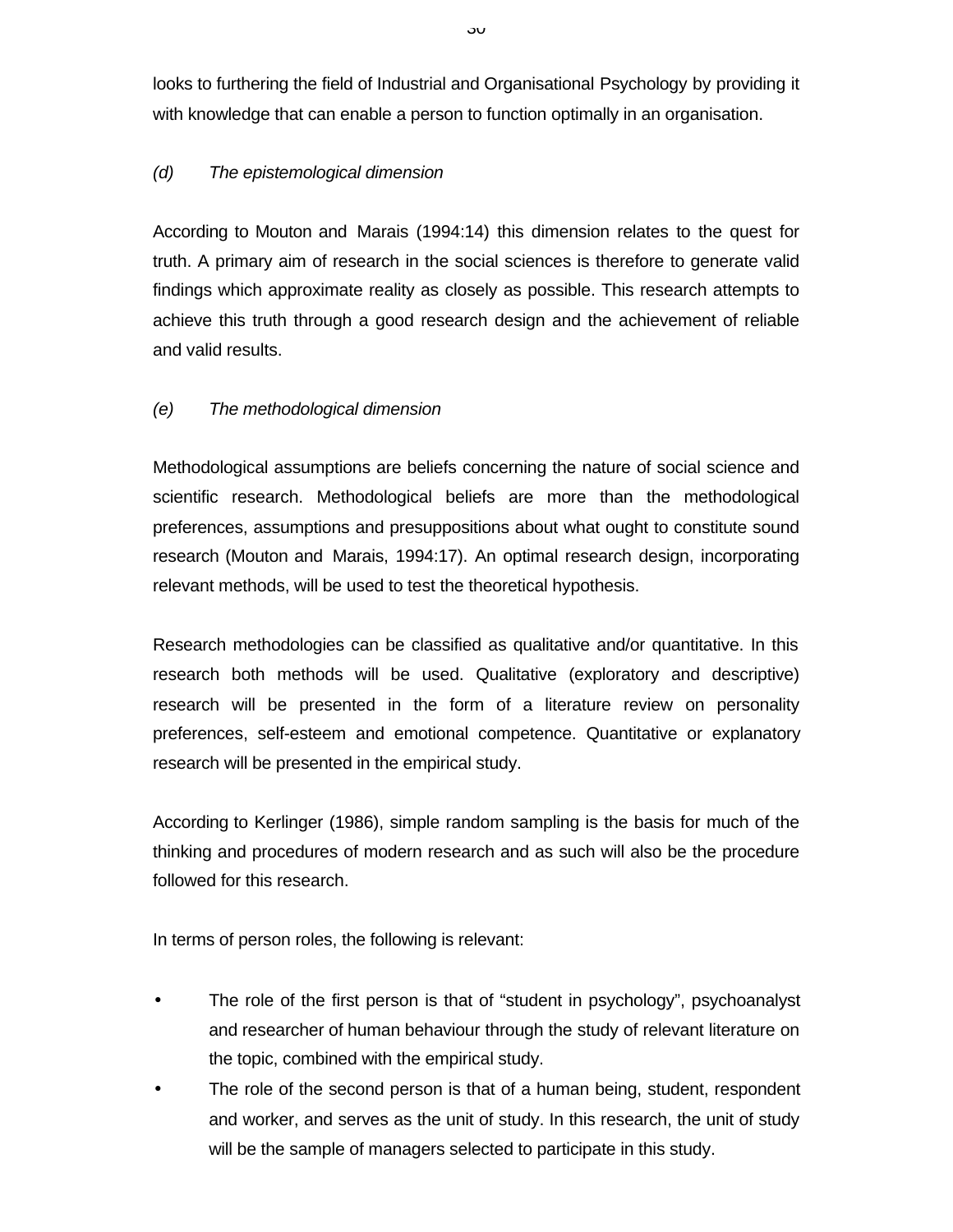For the purposes of the empirical research the following statistical concepts are relevant:

Validity; reliability; Cronbach alpha coefficients; Pearson product-moment correlation coefficients; point bi-serial correlation coefficients; levels of significance; regression analysis; and analysis of variance.

# **1.7 RESEARCH DESIGN**

According to Mouton and Marais (1994:5-17), the aim of research design is to plan and structure a given research project in such a manner that the eventual external and internal validity of the research findings is maximised.

The research design will be discussed through reference to the types of research conducted, followed by a discussion on validity and reliability.

# **1.7.1 Exploratory research**

According to Mouton and Marais (1994:42), exploratory research aims at gathering information from a relatively unknown field. The key issues are to gain new insights, establish central concepts and constructs, and then to establish research priorities. This research is exploratory in that it compares various theoretical perspectives on personality preferences, self-esteem and emotional competence.

## **1.7.2 Descriptive research**

Descriptive research aims at investigating certain domains in depth (Mouton & Marais, 1994:43-44). Its purpose is to classify systematically the relationships between variables in the research domain. The overriding aim is to describe issues as accurately as possible.

Descriptive research refers to the in-depth description of the individual, situation, group, organisation, culture, subculture, interactions or social objects (Mouton & Marais, 1994:43-44). In the literature review descriptive research is applicable with reference to the conceptualisation of the constructs personality preferences, selfesteem and emotional competence.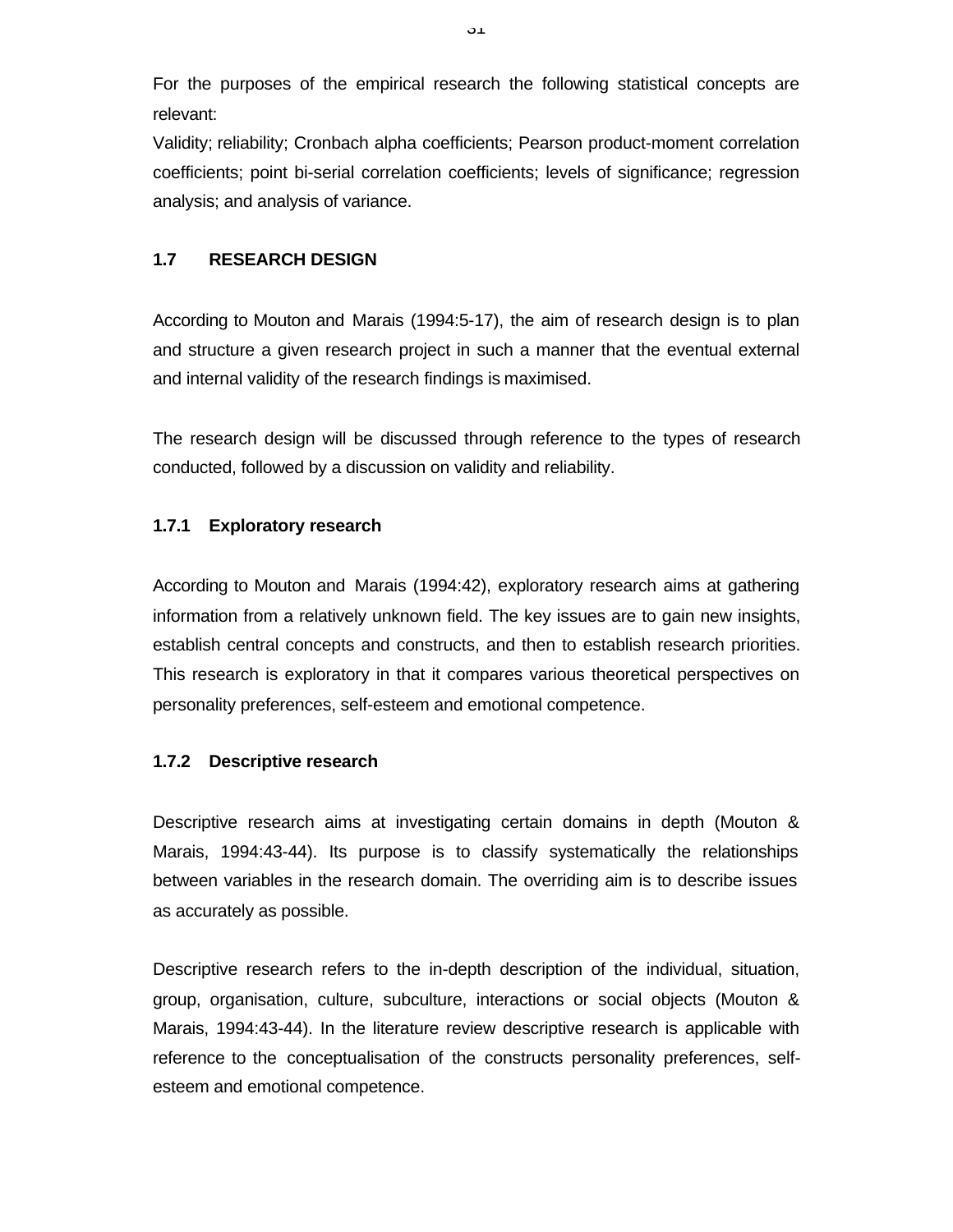#### **1.7.3 Explanatory research**

Explanatory research goes further than merely indicating that relationships exist between variables (Mouton & Marais, 1994:45). It indicates the direction of the relationships in a causal relationship model. The researcher seeks to explain the direction of relationships. This form of research will be applicable in the empirical study of the relationship between the personality preferences and self-esteem scores of a group of subjects; the empirical study of the relationship between the current behaviour emotional competence scores and personality preferences scores of a group of subjects; and the current behaviour emotional competence scores and selfesteem scores of a group of subjects. The end-goal of the research is to formulate a conclusion on the relationship between the constructs personality preferences, selfesteem and emotionally competent current behaviour.

Thus this research fulfils the requirements of the types of research as outlined above.

## **1.7.4 Validity**

Research design is synonymous with rational decision making during the research process. Irrespective of how structured or unstructured a research project is likely to be, it is the duty of the researcher to ascertain which factors may pose a threat to the validity of the findings. By paying attention to nuisance variables in a critical and systematic manner, it is possible to ensure that the ultimate findings are likely to be more valid (Mouton & Marais, 1994:51-50).

Research needs to be both internally and externally valid. Proper research design will ensure that this will happen. According to Mouton and Marais (1994:51), for research to be internally valid the constructs must be measured in a valid manner, and the data measured must be accurate and reliable. The analysis should be relevant to the type of data collected, and the final solutions must be adequately supported by the data. The researcher follows these principles. For the research to be externally valid, the findings must be applicable to all similar cases. The findings must be valid for similar studies other than the one under review (Mouton & Marais, 1994:50). Validity can be illustrated as follows: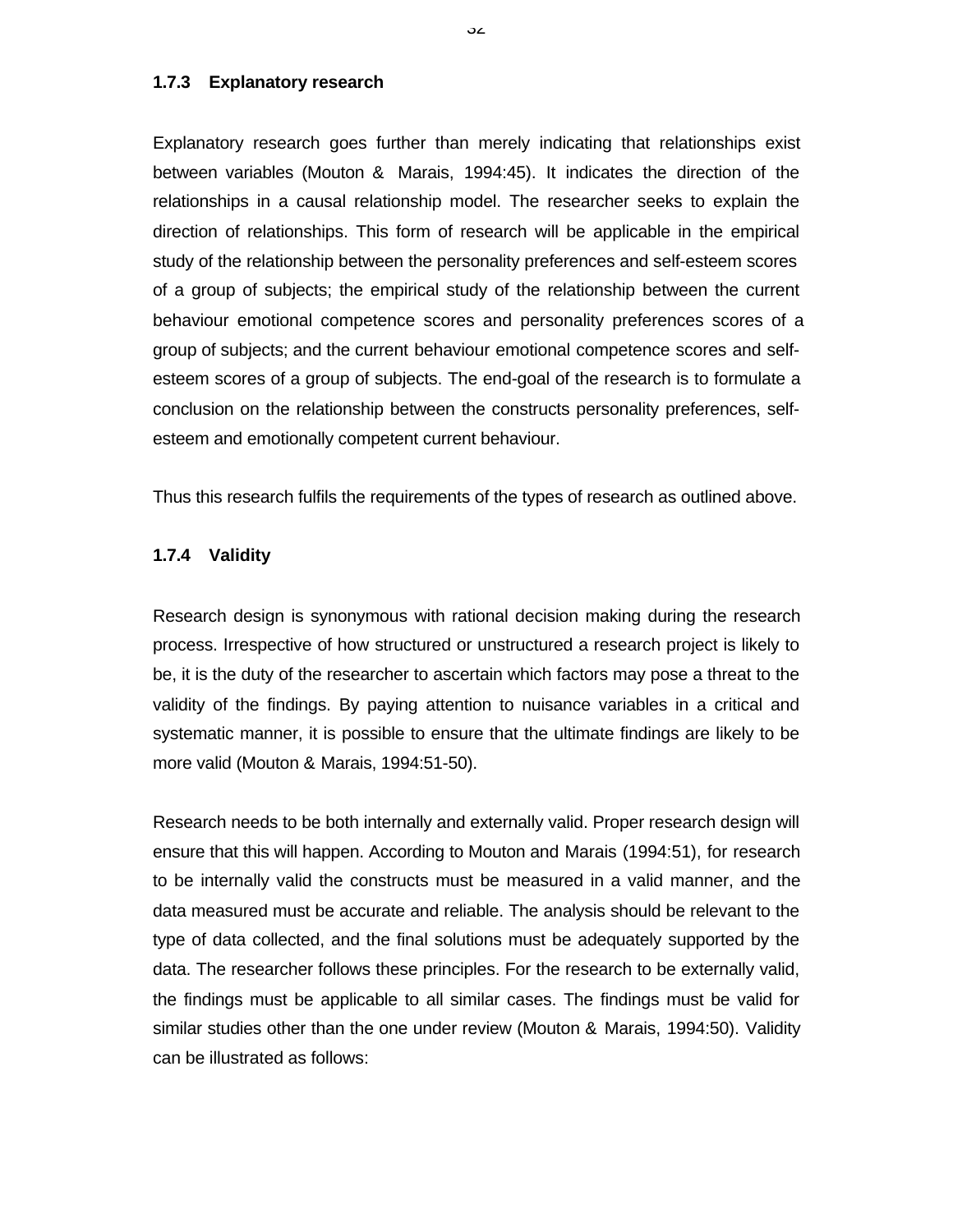| Conceptualisation       | : Theoretical validity |
|-------------------------|------------------------|
| Constructs              | : Construct validity   |
| Operationalisation      | Measurement validity   |
| Data collection         | Reliability            |
| Analysis/interpretation | Inferential validity   |

## **Table 1.1 Internal validity (Mouton & Marais, 1994:51)**

## *1.7.4.1 Validity with regard to the literature review*

In this research validity is ensured by making use of literature that relates to the nature, problems and aims of the research. Certain of the constructs, concepts, and dimensions that form part of the concepts personality preferences, self-esteem and emotional competence in this research are to be found in the relevant literature. Therefore, there has not been a subjective choice of constructs, concepts and dimensions. It has also been ensured that the concepts and constructs are ordered in a logical and systematic manner. Every attempt has been made to search for and make use of the most recent literature sources, although a number of the classical and contemporary mainstream research streams have also been referred to, because of their relevance to the conceptualisation of the constructs that are relevant to this research.

## *1.7.4.2 Validity with regard to the empirical research*

In the empirical research, validity will be ensured through the use of appropriate and standardised measuring instruments. The measuring instruments will be critically examined for their criterion-related validity (to ensure accurate prediction of scores on the relevant criterion); content validity; and construct validity (the extent to which the measuring instruments measure the theoretical constructs they purport to measure).

## **1.7.5 Reliability**

Reliability is ensured by structuring the research model in such a way that nuisance variables are limited. The research context is respected at all times. Reliability of the literature review is ensured when other interested academics have access to the literature sources and to the theoretical views in the literature.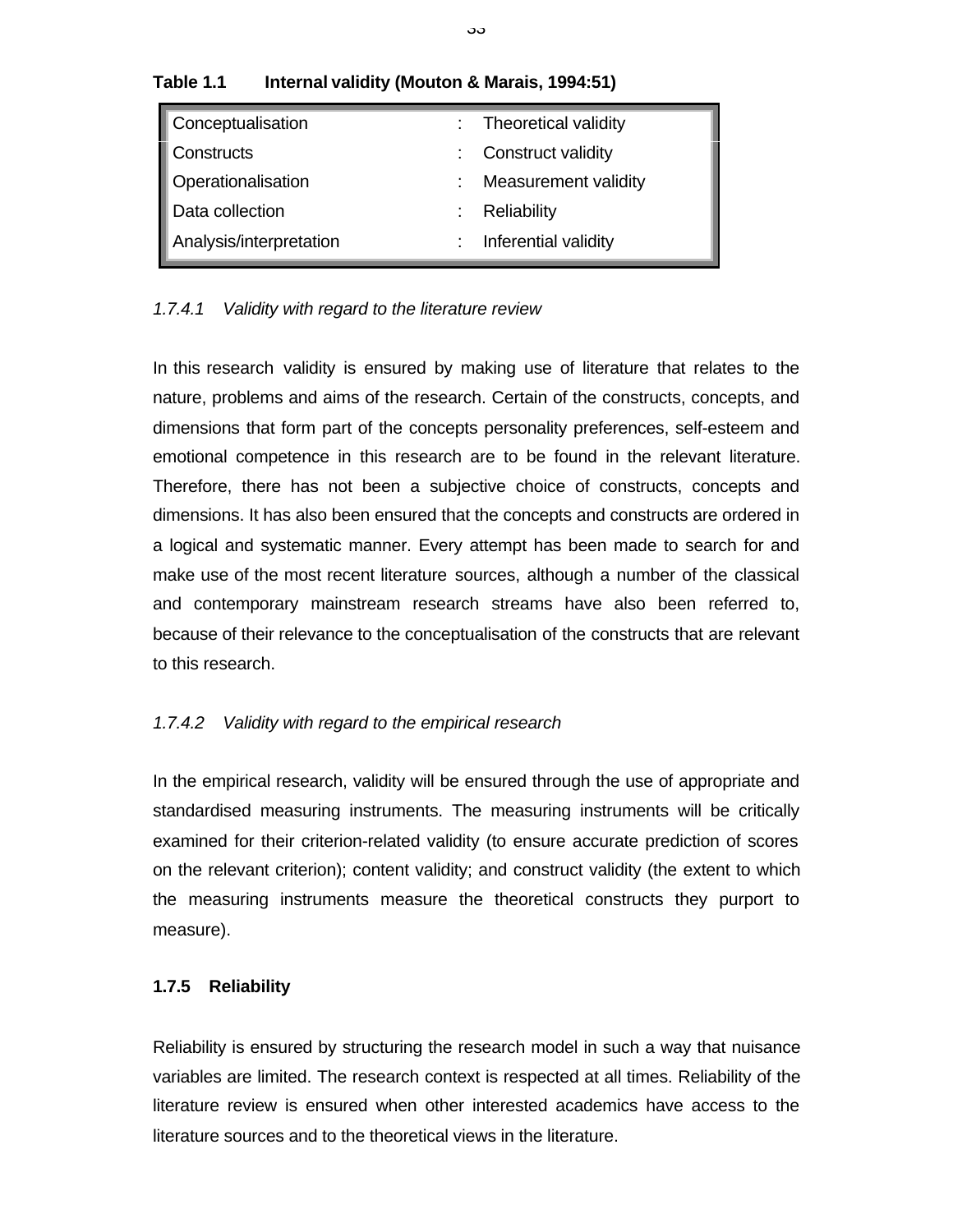Reliability of the empirical research is ensured when a truly representative sample is used. In this research confounding variables will be minimised through the sampling procedure and by including instruments of which the reliability has been proven through previous research.

#### **1.7.6 The unit of research**

The unit of research, in this instance, is the individual. Babbie (1979, in Mouton & Marais, 1994:38) makes it clear that where the individual is the unit of analysis, the researcher focuses on the characteristics and the orientations of individual behaviour. This research focuses on the personality preferences scores, self-esteem scores, and the current behaviour emotional competence scores of the individual. The purpose is to determine whether there is a relationship between the personality preferences, self-esteem and emotional competence of the individual.

## **1.7.7 The variables**

This research is interested in measuring the effects of two independent variables on a dependent variable. According to Kerlinger (1986:32), an independent variable is the presumed cause of the dependent variable, the presumed effect. In terms of this research the criterion data of the emotional competence-measuring instrument is the dependent variable, and the criterion data of the personality preferences and selfesteem measuring instruments are the two independent variables.

The constructs personality preferences and self-esteem are non-observable and regarded as latent variables. Kerlinger (1986:37) describes a latent variable as an unobserved "unity" presumed to underlie observed variables. The construct emotional competence is operationally defined in terms of criteria categorised and operationalised according to specific scales described in the emotional competence test. In order to measure the relationship between the independent variables (personality preferences and self-esteem) and the dependent variable (emotional competence), criterion data on the latent variables and the dependent variable will be collected by means of the criteria forms (the measuring instruments) selected for the purpose of this research.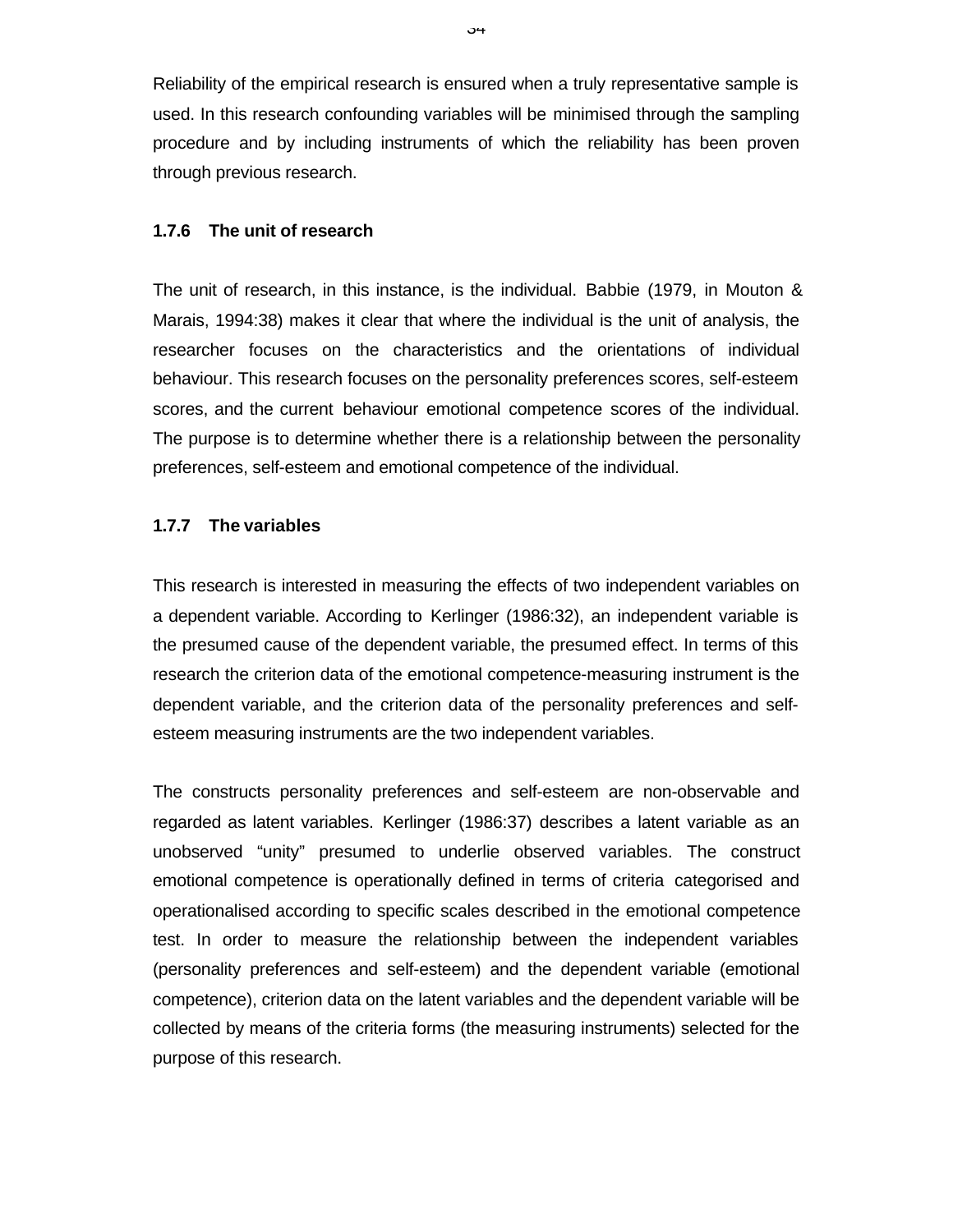### **1.7.8 Delimitations**

The study is limited to research dealing with personality criteria that may be used to identify individual emotional competence, namely personality types based on Jung's (1921, 1959) theory and modified by Myers and Briggs (Myers, 1987) and selfesteem (Battle, 1992). No attempt is made to explore pathological personality characteristics.

In an attempt to traverse the factors that may influence personality development, selfesteem development and emotional competence development over the lifespan, the influences are limited to psychological, socio-cultural, race/ethnicity, gender and lifespan development components. No attempt is made to manipulate or classify any of the information, findings, or data by family background, or religious background. Also not included in any classification process are factors of disability or illness, physical or psychological.

The term 'personality preferences' is limited to the type combinations of the dominant functions and attitudes (EF-IF, ET-IT, EN-IN, ES-IS, EP-IP, EJ-IJ). The four bipolar scales (E-I, S-N, T-F, and J-P) will also be tested and analysed.

Reliability and validity are limited for both self-report instruments, MBTI and CFSEI-AD. External factors, such as stress and anxiety, may distort type scores and selfesteem scores. No known indices exist to suggest the error.

This research is intended to be a foundation research study limiting its focus to the relationship of personality preferences to self-esteem, personality preferences to emotional competence, and self-esteem to emotional competence. If any relationship is found then that foundation information could be used by future researchers to address other questions, including the question of causality. The chosen research approach is not able to determine cause and effect, but it may suggest that such a relationship does exist.

# **1.8 RESEARCH METHODOLOGY**

This research will be conducted in two phases, each with different steps. Figure 1.1 gives an overview of the different phases.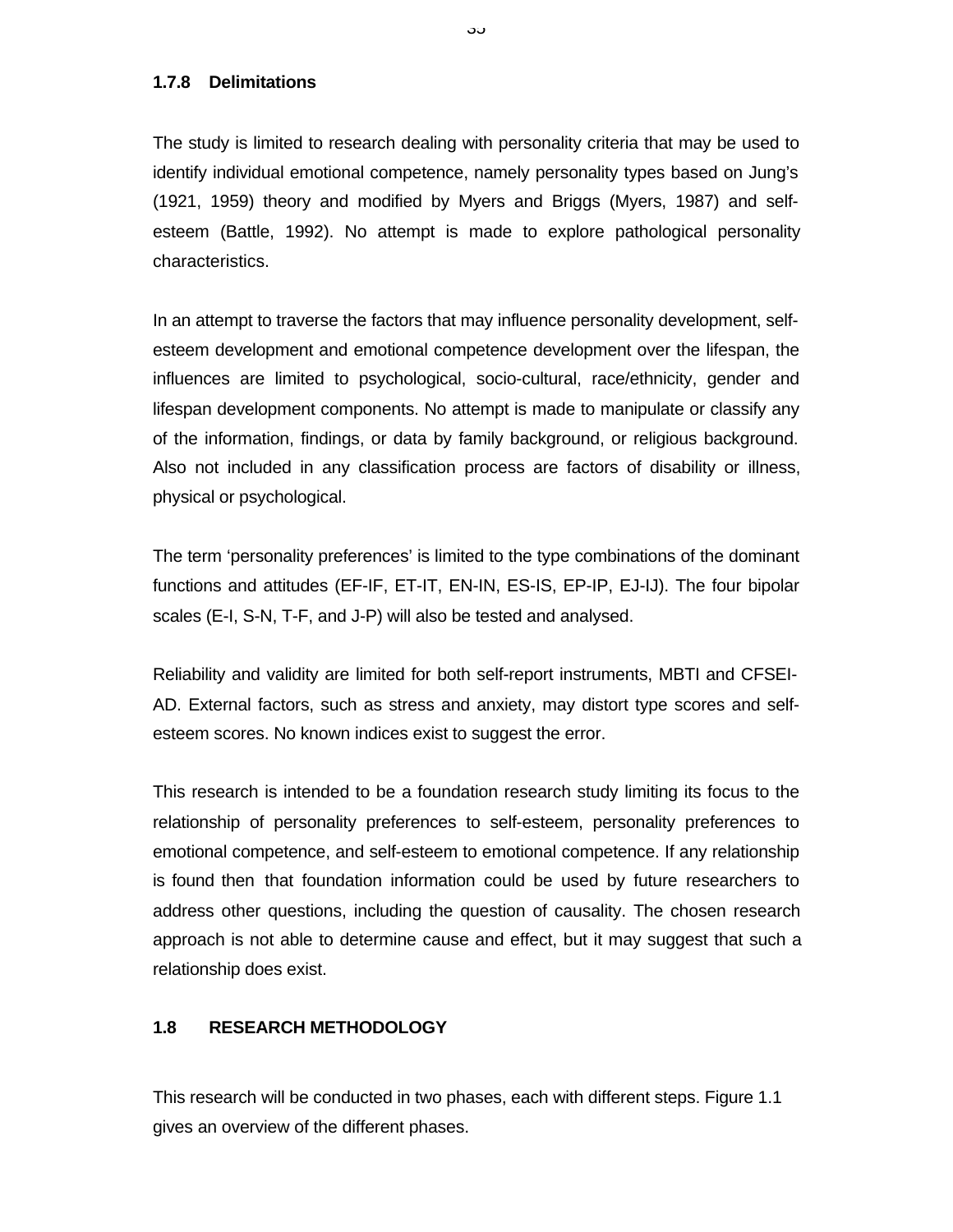

**Figure 1.1 Flow diagram of the research method**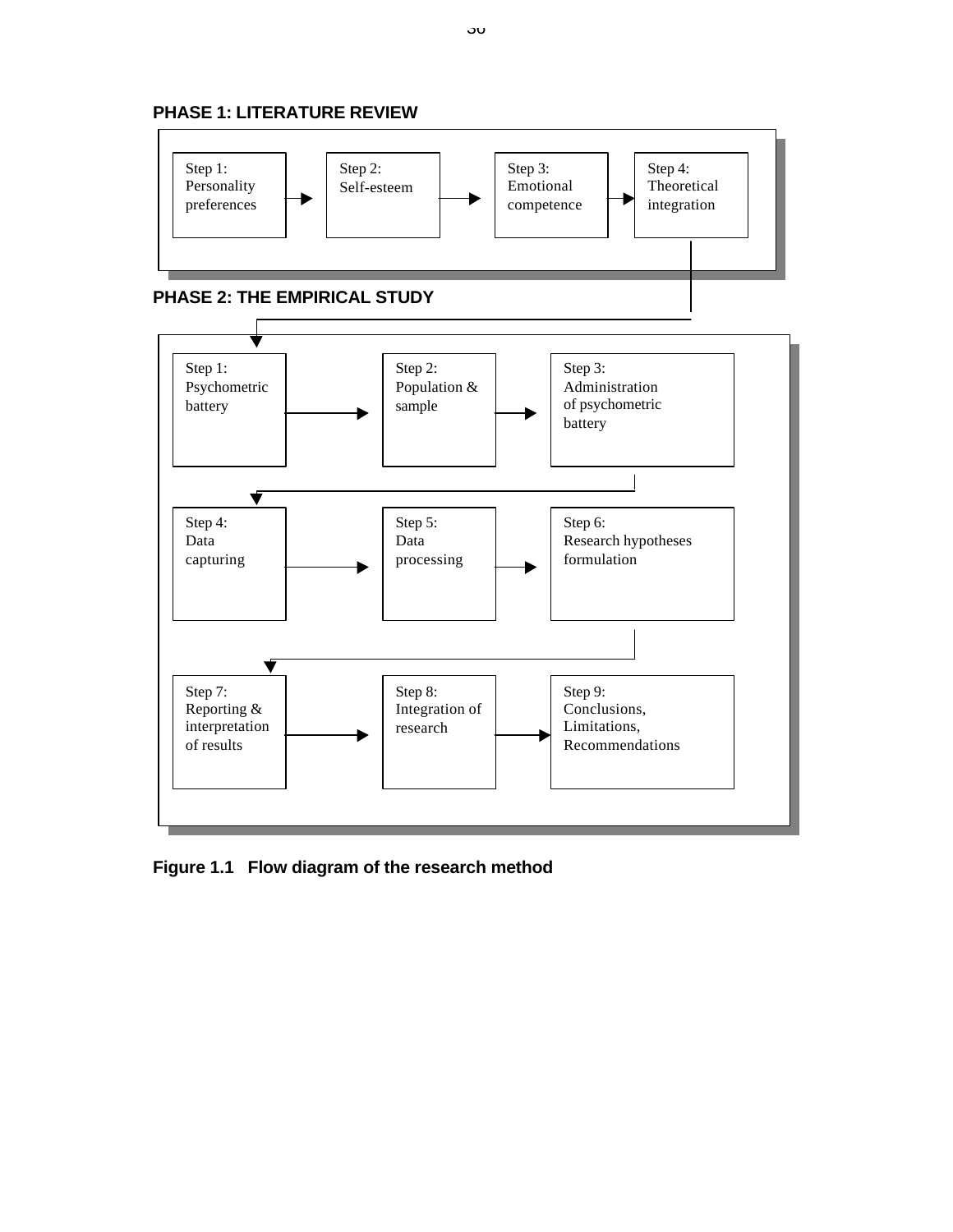## **PHASE 1: LITERATURE REVIEW**

The literature review will consist of a review of personality preferences, self-esteem and emotional competence.

### *Step 1:Personality preferences*

A critical evaluation will be made of Psychological Type theory and research relating to the construct personality preferences and other related constructs. Based on these conceptualisations of the construct personality preference, a conceptual model will be put together to illustrate the principles and concepts discussed in the literature. Finally, the implications for Industrial and Organisational Psychology practices pertaining to leader development will be discussed.

#### *Step 2:Self-esteem*

A critical evaluation will be made of Humanistic, classical and contemporary Social Psychology theories and research relating to the construct self-esteem and other related constructs. Based on these conceptualisations of the construct self-esteem, a conceptual model will be put together to illustrate the principles and concepts discussed in the literature. Finally, the implications for Industrial and Organisational Psychology practices pertaining to leader development will be discussed.

#### *Step 3:Emotional competence*

A critical evaluation will be made firstly of Cognitive Social Learning theories relating to the understanding and conceptualisation of emotional competence. Based on these perspectives, a conceptual model will be put together to illustrate the philosophical principles and concepts relevant to emotional competence. Finally, the implications for Industrial and Organisational Psychology practices pertaining to leader development will be discussed.

# *Step 4:The integration of the constructs personality preferences, self-esteem and emotional competence*

This step relates to the theoretical integration of the constructs personality preferences, self-esteem and emotional competence with the formulation of a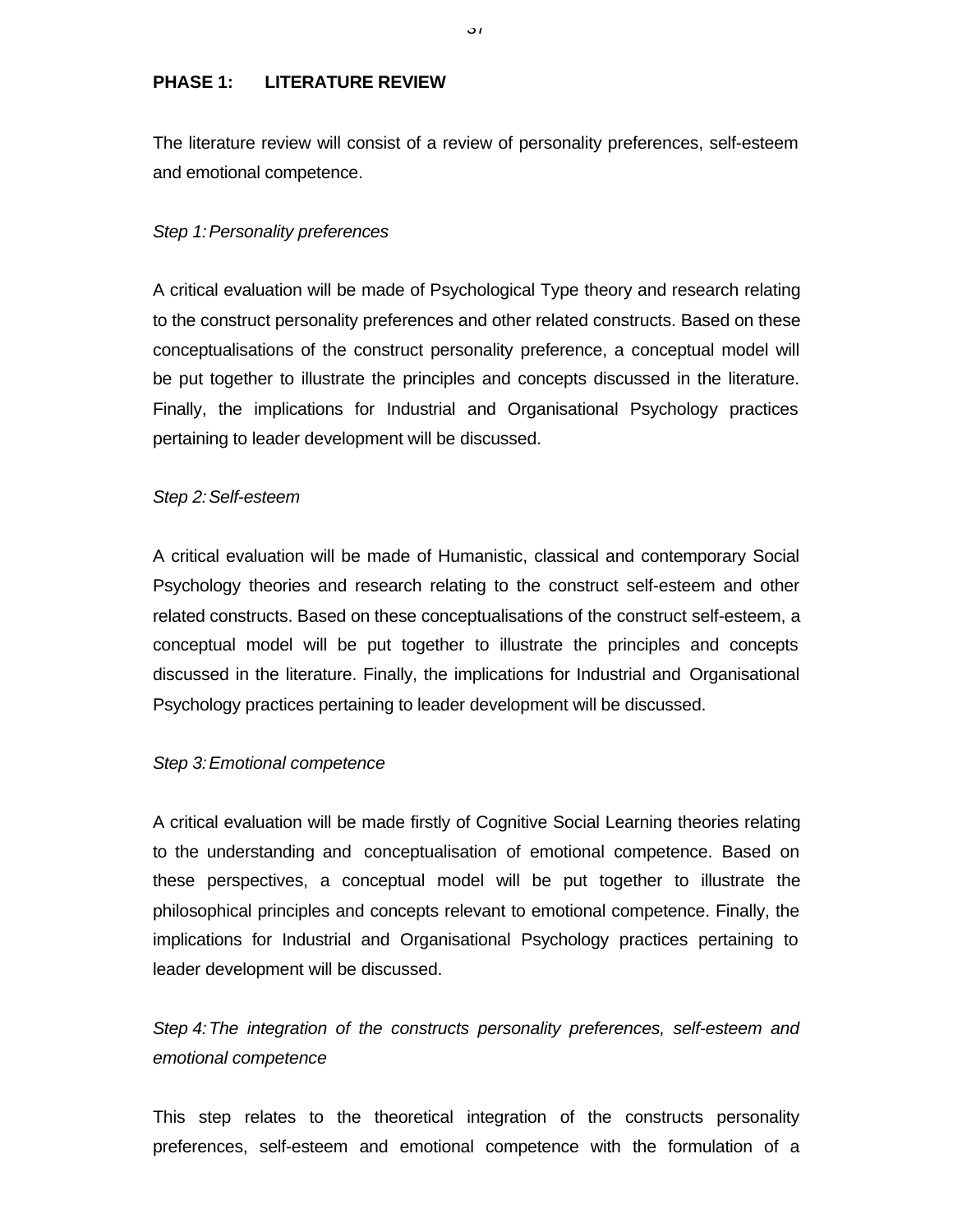conceptual framework for a theoretical relationship between these three constructs and its implications for Industrial and Organisational Psychology practices pertaining to leader development.

# **PHASE 2: THE EMPIRICAL STUDY**

An empirical study will be conducted within the South African organisational context. The empirical study will involve the following steps:

# *Step 1:Choosing and motivating the psychometric battery*

The measuring instruments, which measure the dependent variable (the construct emotional competence) and the two independent variables (personality preferences and self-esteem), will be selected.

# *Step 2:Determination and description of the sample*

The population will be identified and the sample will be determined.

# *Step 3:Administration of the psychometric battery*

This step will involve the collection of data from the following samples in the following manner:

The data will be collected from individuals in group settings. Individuals will be required to complete a paper-based version of the three measuring instruments. In situations in which a participant cannot attend these sessions, the questionnaires will be mailed to them for completion.

# *Step 4: Capturing of criterion data*

The responses of subjects to each of the items of the three questionnaires will be captured onto an electronic database, which will then be converted to an SPSS data file.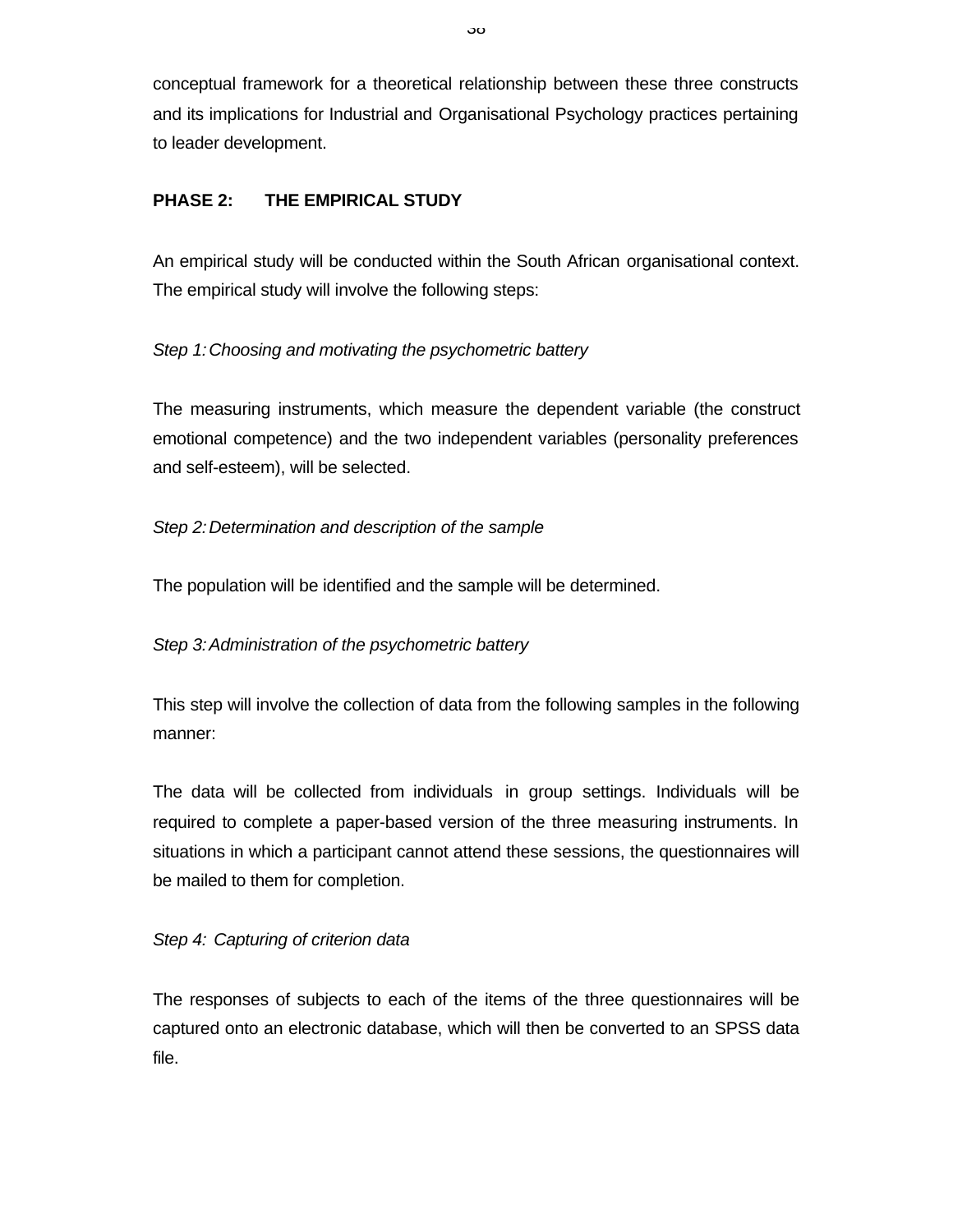### *Step 5:Statistical processing of the data*

The statistical analyses performed in the present study will revolve around the issue of investigating the internal consistency reliability of the various scales for specifically the 360° Emotional Competency Profiler to enable the researcher to compare Self and Other current behaviour scores.

The statistical procedures relevant to this research include descriptive statistics (frequency tables, means, standard deviations and Cronbach alpha coefficients); common statistics (point bi-serial correlation coefficients and Pearson productmoment correlation coefficients); and inferential statistics (regression analysis (F statistics) and Analysis of Variance (ANOVA).

# *Step 6:Formulation of research hypotheses*

In order to operationalise the research, empirical hypotheses will be formulated from the central hypothesis to test the following:

- The relationship between measures of the Myers-Briggs Type Indicator, Form G and CFSEI-AD, Culture-free Self-esteem Inventories for Adults.
- The relationship between measures of the 360-degree Emotional Competency Profiler current behaviour and Myers-Briggs Type Indicator, Form G.
- The relationship between measures of the 360-degree Emotional Competency Profiler and CFSEI –AD – Culture-free Self-esteem Inventories for Adults.
- The relationship between measures of the 360-degree Emotional Competency Profiler, Myers-Briggs Type Indicator, Form G and CFSEI-AD – Culture-free Self-esteem Inventories for Adults.
- The difference in mean scores for Self and Other raters on total emotional competence current behaviour (360° Emotional Competency Profiler) and total self-esteem levels (CFSEI-AD).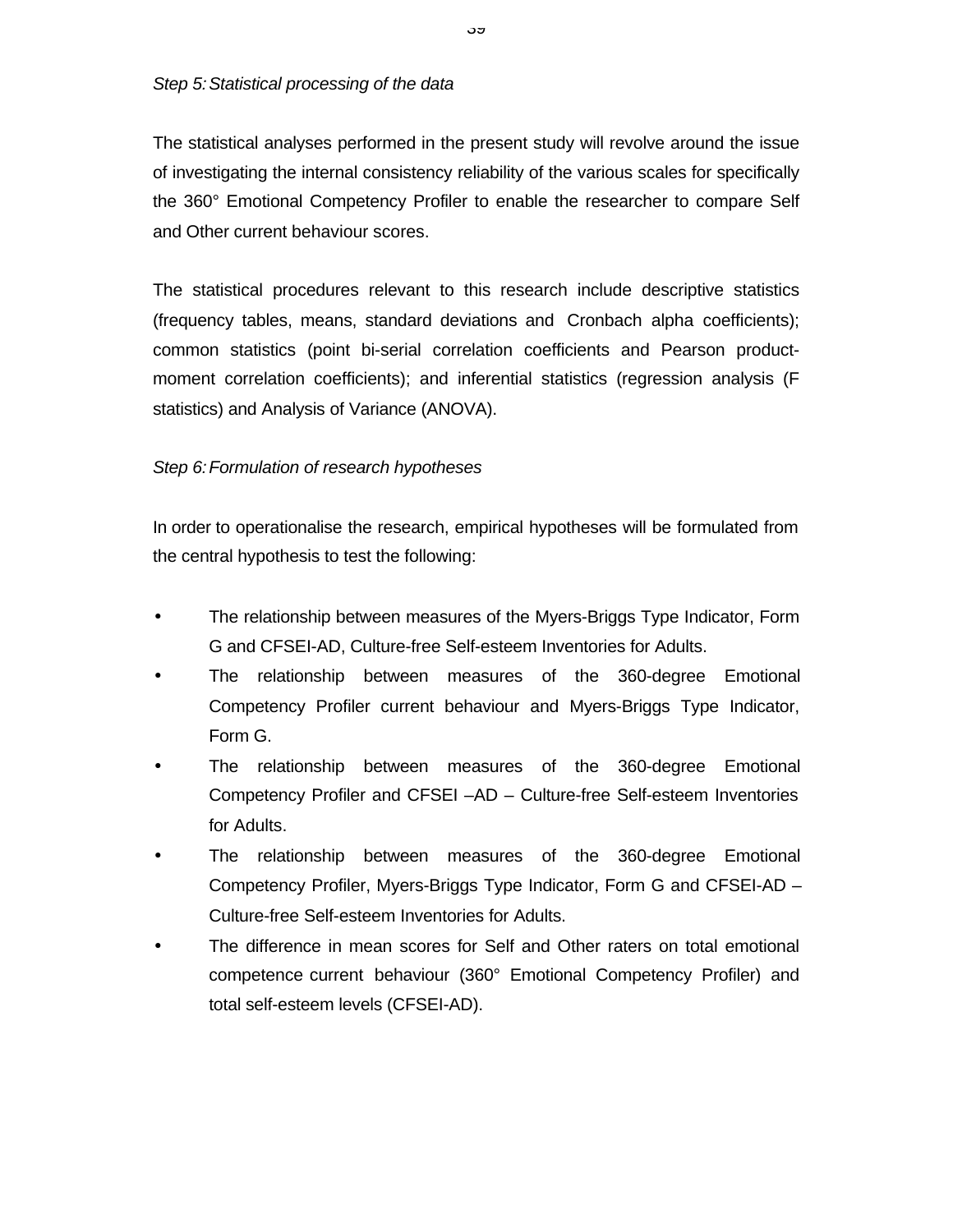### *Step 7:Reporting and interpretation of the results*

Results will be reported in tables and figures, which will provide the relevant statistical data. Interpretations will be made which will clarify the results.

## *Step 8:Integration of the research*

The findings relating to the literature review will be integrated with the findings from the empirical research as an integration of the overall findings of the research.

## *Step 9:Formulation of conclusions, limitations, and recommendations*

The final step relates to conclusions based on the results and their integration with the theory. The shortcomings of the research will be discussed, and recommendations will be made in terms of personality preferences, self-esteem and emotional competence as attributes of leader effectiveness and Industrial and Organisational Psychology practices pertaining to leader development.

## **1.9 CHAPTER DIVISION**

The chapters will be presented in the following manner:

## **Chapter 2: Personality preferences**

The aim of this chapter is to conceptualise the construct personality preferences from the perspective of Analytical Psychology, which forms the paradigmatic foundation of the construct personality preferences, namely the Psychological Type theory of Jung (1921, 1959) and the Myers-Briggs Personality Type theory (Myers, 1987). The implications for Industrial and Organisational Psychology practices regarding leader development will be highlighted.

## **Chapter 3: Self-esteem**

The aim of this chapter is to conceptualise the construct self-esteem from the perspective of the personality theories of Humanistic Psychology, which form the paradigmatic foundation of the construct, and contemporary Social Psychology mainstream research. An integrated model of self-esteem will be proposed and the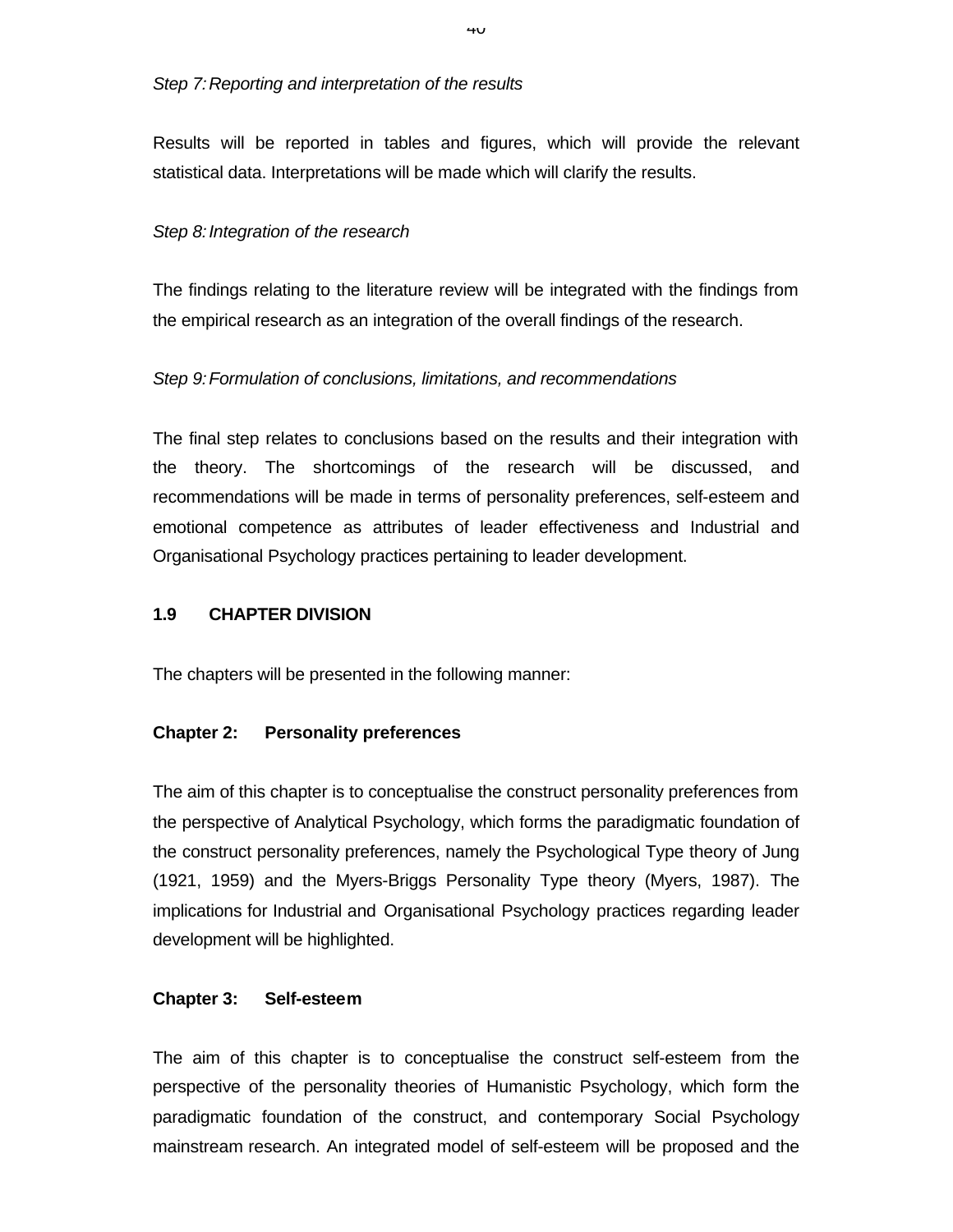implications for Industrial and Organisational Psychology practices regarding leader development will be highlighted

### **Chapter 4: Emotional competence**

The aim of this chapter is to conceptualise the construct emotional competence from the perspectives of the Cognitive Social Learning theories, which form the paradigmatic foundation of the construct, and various contemporary models. An integrated model of emotional competence from the perspectives of the Cognitive Social Learning theories will be proposed and the implications for Industrial and Organisational Psychology practices regarding leader development will be highlighted.

## **Integration of the literature review**

The purpose of the theoretical integration of the constructs personality preferences, self-esteem and emotional competence is to formulate a conceptual framework describing the theoretical relationship between these three constructs. The implications for Industrial and Organisational Psychology practices regarding leader development will be highlighted.

## **Chapter 5: The empirical research**

The purpose is to describe the empirical research. Firstly the aims of the empirical research are given, then the steps taken in terms of describing the sample, the questionnaire, data collection, administration and the statistical processing of the data are reviewed. Finally, the research hypotheses are formulated.

## **Chapter 6: Research results**

The purpose of this chapter is to test the research hypotheses. The results of the empirical study are reported by using descriptive, common and inferential statistics.

## **Chapter 7: Conclusions, limitations and recommendations**

This is the final chapter in which the results are integrated and conclusions are reached. The limitations of the study are explained and recommendations are made